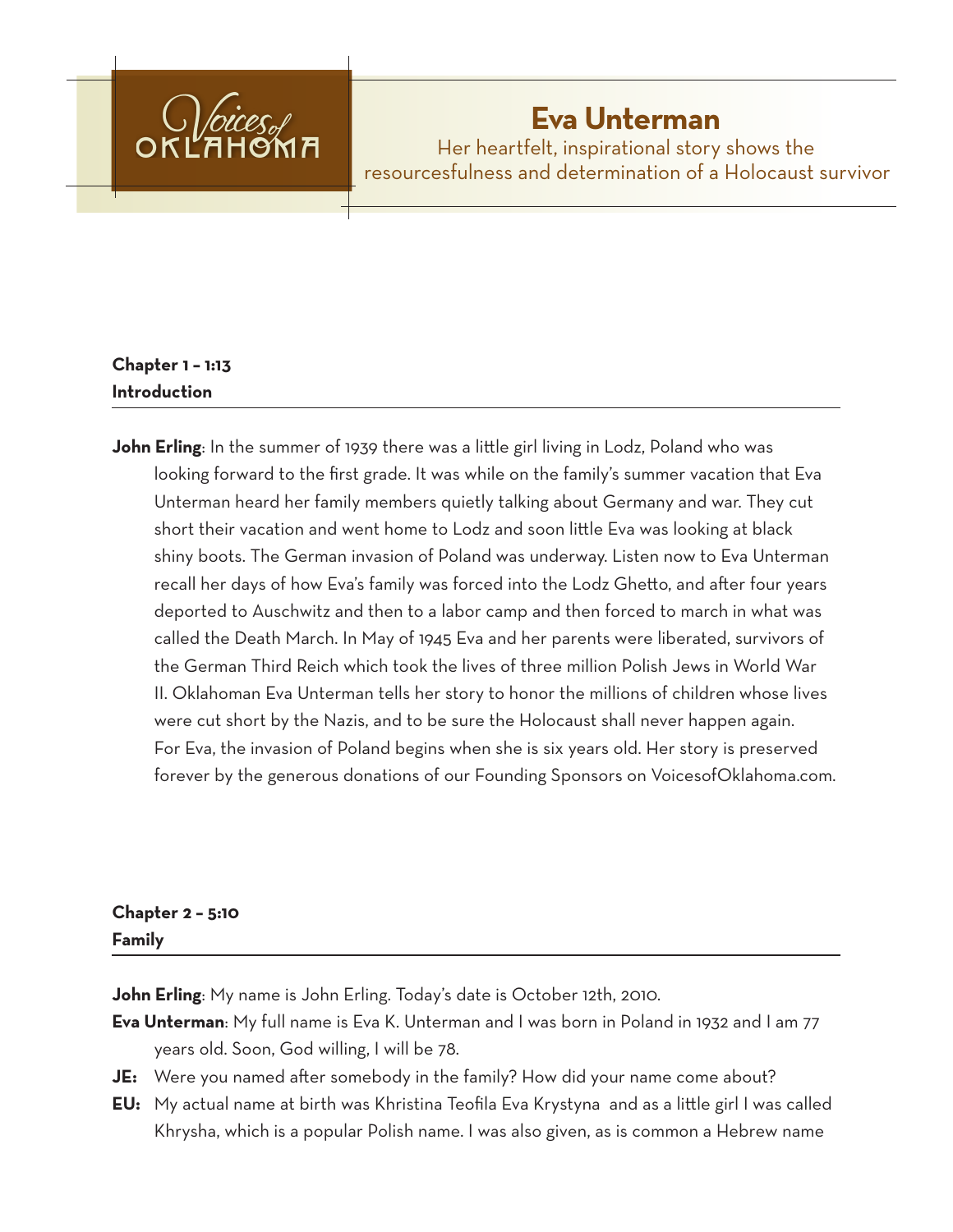at birth and that was Hava. Hava translates to Eva, but as a girl I was Khrysha. And in my name now, when I write "Eva K." the K is for that little girl who lived in Lodz, Poland.

- **JE:** Where are we recording this interview?
- **EU:** We are recording it in my home in Garden Park in Tulsa, Oklahoma and I am looking out the window here and the sun is shining and I'm looking at a beautiful blue morning glory. I am enjoying that view very much.
- **JE:** Tell us the town you were born in.
- **EU:** It's pronounced differently in Polish but in English it's Lodz. And the Germans called it Litzmannstadt during the occupation of Poland.
- **JE:** Your mother, let's talk about her name and maiden name and where she was born.
- **EU:** My mother's name was Estera. Her maiden name was Kafeman, married name Wolman. My mother was born in Lodz where my family lived for many years.
- **JE:** And your father?
- **EU:** My father, Markus Wolman was also from Lodz. He was called in Polish "Marek"
- **JE:** What is that?
- **EU:** In the Polish language, names change, so there is a formal name and there is a name by which people are known. As I mentioned, Kristina becomes Khrysha. Marcus becomes Marrick, that's very common in the Polish language.
- **JE:** What did your father do for a living?
- **EU:** My father was a businessman. He actually inherited a business from his father who passed away at a rather young age. My father and his uncle had a wholesale office machines business in Lodz selling the early office machines that were typewriters and adding machines and so on. We were not wealthy, but we were comfortable.
- **JE:** So your mother was home taking care of the family?
- **EU:** That's right. In those days, most women did not really work outside the house. My mother was always very industrious and talented and she was knitting and sewing and embroidering, never using a pattern. She had a great imagination, which we all admired.
- **JE:** Brothers and sisters?
- **EU:** I have one brother who was born after the war in 1948. I was an only child during WWII.
- **JE:** And what is his name?
- **EU:** His name is Eli Wolman.
- **JE:** Let's talk about your grandparents. They were a big part of your life. So on your mother's side, who were your grandparents?
- **EU:** I never knew my grandfather Kafeman. He passed away. My grandma Kafeman was very important in my life. She immigrated sometime in the 1930s to Israel, Palestine, with her two sons, my mother's brothers. Grandma Kafeman came to visit us in Lodz with a return ticket. This was just going to be a month's visit or so, that was in early 1939.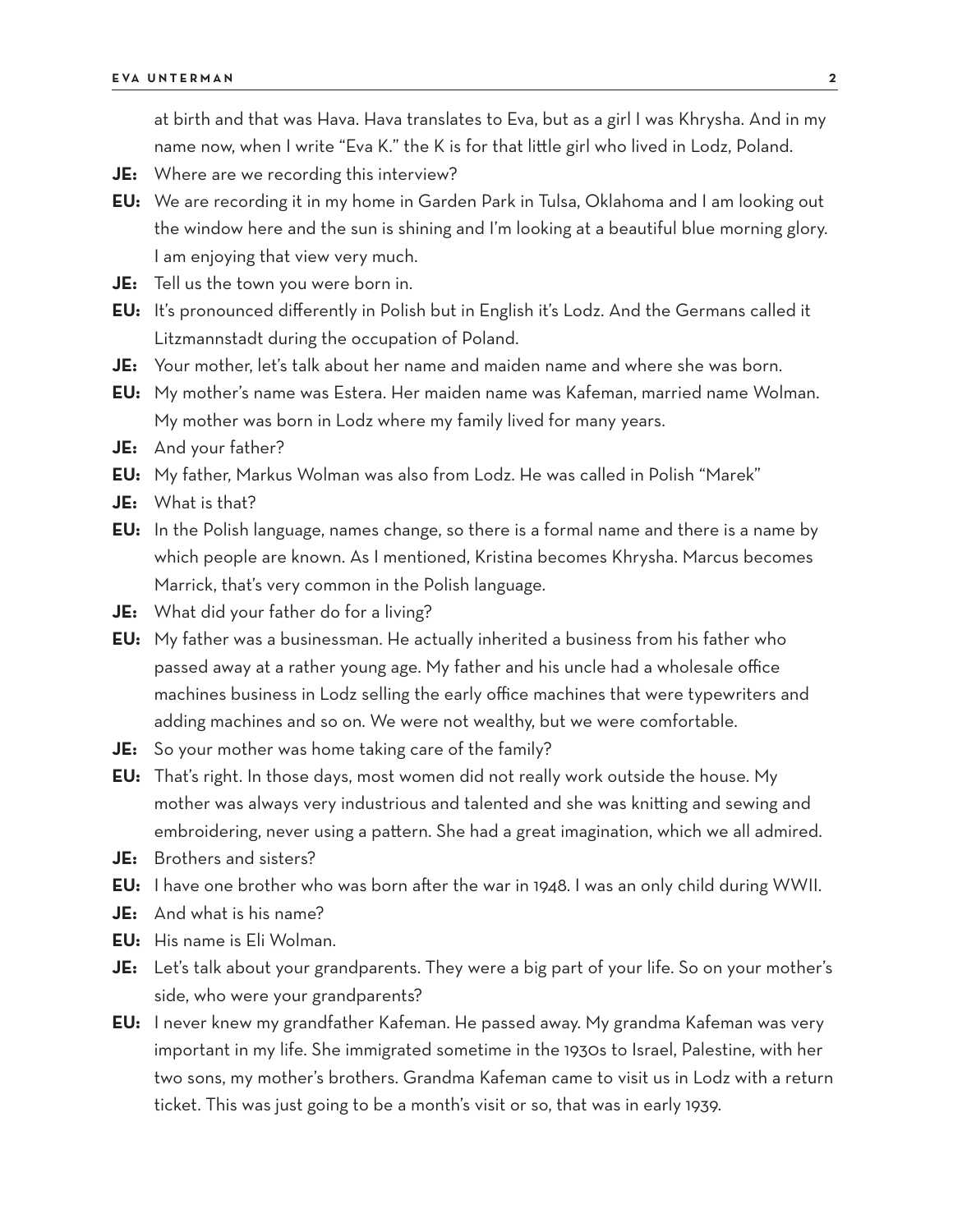- **JE:** Because of the invasion, she was there then throughout?
- **EU:** Correct.
- **JE:** On your father's side, who were your grandparents?
- **EU:** Again, I did not know or didn't remember my grandfather Wolman, but my grandmother Helena Wolman, I remember very well. She lived with us and I will tell you more about her life after the war. Both of my parents were patriotic Poles. They were Polish citizens. We spoke only Polish in my home. They were looking forward to the future of a Jewish life in free Poland.

### **Chapter 3 – 3:50 Pre-Invasion**

- **John Erling**: You were six years old at the time of the invasion. What do you remember of your life prior to that?
- **Eva Unterman**: I always like to remember that, bits and pieces really. I recall where we lived. I remember my Nanny. I had a Nanny then which was customary in middle-class families and she was a Christian peasant woman who lived with us during the week and spent her weekends with her daughter on a farm. This became very important to us as time went on. She was very devoted to my family and I loved her dearly. She had very long hair and she allowed me to braid her hair. As I am speaking about her, I see her in my mind's eye. I remember going to the park with her and playing. Then what I remember most is the summer of 1939 when my immediate family and some extended family, some uncles and cousins, we spent the summers in a little village near Lodz. I remember that time so very well. We stayed in little, simple cottages and the adults used to play cards by kerosene lamps in the evening on the veranda of the cottage. I was supposed to be in bed, but I remember peeking through the door and watching and listening to what they were saying. I recall the lovely birch trees and tall sunflowers and I would pick the seeds of the sunflowers and eat them. It was very peaceful. I have very good memories. My father used to come on a train from Lodz and I am really not sure if this was on the weekends or if this was every evening, but I recall running toward the train station. I was an only child and my dad and I were very, very close. I recall that when I was sick years before that with whooping cough, my dad was the only one that I would allow to carry me as I was coughing and he used to sing Polish military songs to me. I remember to this day every word of the Polish national anthem.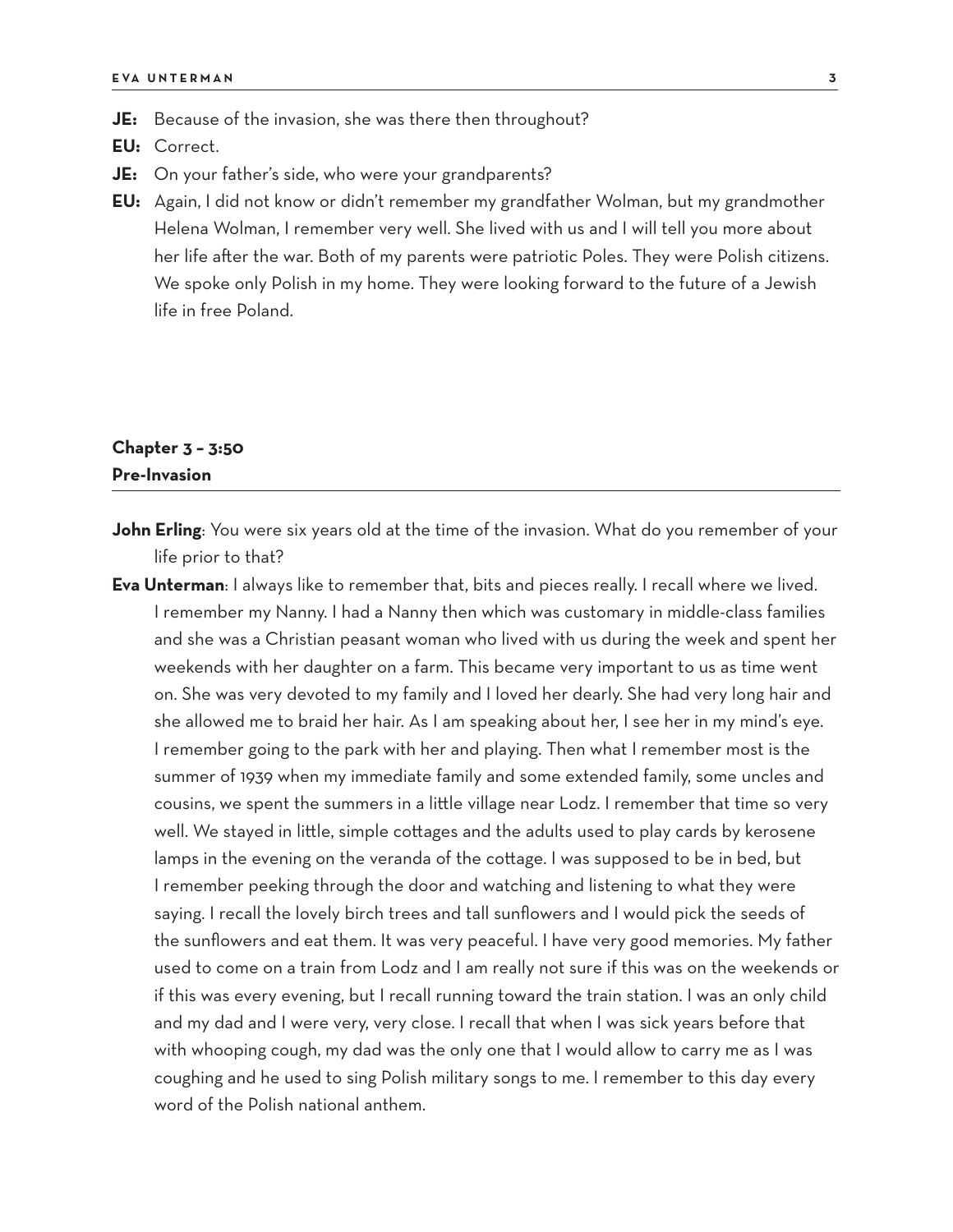- **JE:** Wow. Can you do some of it here?
- **EU:** I certainly can. I won't sing it but I will tell you the first few words of it. (Speaks a few words in Polish) How I remember this I don't know, but the tune to it I remember also, but I really have a terrible way of singing. It means, literally that Poland isn't lost yet while we are living. This goes way back to Marshal Pilsudski, who was a hero of many Poles and most of the Jewish population. So my early childhood was a happy one from what I remember. Being the only child in the family I was probably spoiled a little. But I was looking forward to going to school when we would return to Lodz in the fall of 1939.

# **Chapter 4 – 6:37 Invasion**

- **Eva Unterman**: I remember that while the adults were sitting and playing their card games, and I was peeking in and listening that eventually there was some whispering going on. They told me I should go to bed and that I had no business being there. They were talking in worried tones about something happening in Poland, a war perhaps, Germany came up. And then eventually it was decided by the grownups that there was some trouble on the horizon and we should get back home. I was very disappointed to cut the vacation short, but indeed the packing was done in a hurry and we took a train back to Lodz.
- **John Erling**: We should point out here as background that while you were enjoying your summers there, as a child, Adolf Hitler had become the Chancellor of Germany in 1933. So leading up to September 1st, 1939, Germany attacked Poland and Poland fell to the Germans within three weeks. So, that date was what your parents were whispering about.
- **EU:** That is so true and so very important. Of course as a six-year old I had no idea what it really was that they were talking about. But I remember getting back to our home and within days I think there were German soldiers in the streets of Lodz. And from what I have learned, the Polish Army did try to defend its country. But they were no match against the mighty German panzer divisions. And there was some bombing of the Capital of Poland, Warsaw, but not of Lodz. They simply drove in and from then on, unbeknownst to me then, our lives changed forever.
- **JE:** Lodz, where you lived, is located in Central Poland, held the second-largest Jewish community in Europe, only second to Warsaw. But then, as you said, seven days after the invasion, Lodz was occupied. By the way, I have to interject here and ask you, Justice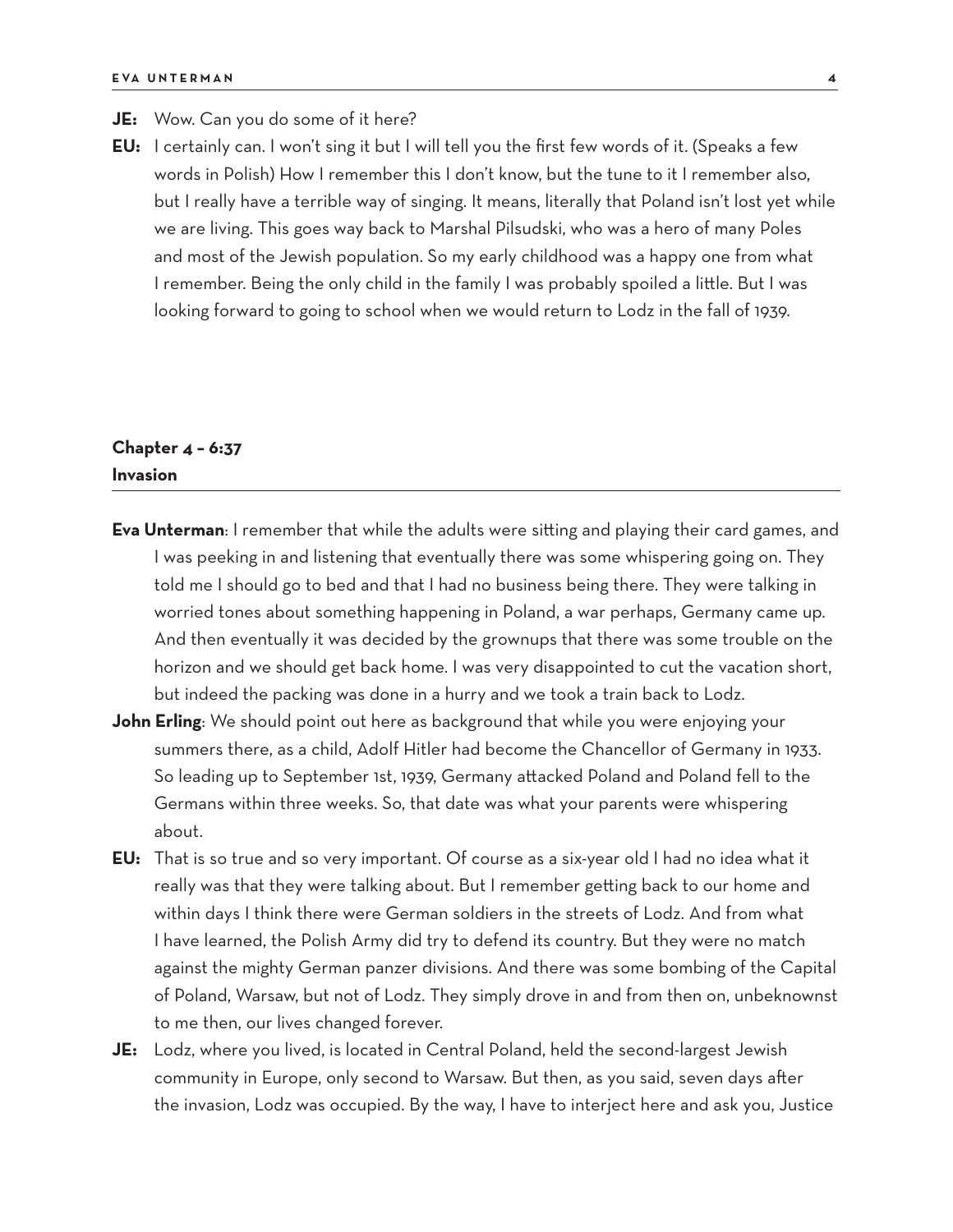Marian Opala who just died yesterday, also lived in Lodz and he was 19 at the time of the invasion. Did you ever meet him or know about him?

- **EU:** No, I had not, but I heard on the news yesterday that he did indeed pass away.
- **JE:** Right, but you didn't know that you both of you lived there at the very same time?
- **EU:** No, I didn't.
- **JE:** He was much older than you of course.
- **EU:** I have learned of other people who have lived there and as time goes by…the focus used to be on the Jews in Warsaw, the Jewish population. It is now after all of these years, the Lodz situation is becoming better known. You mentioned that there was a large Jewish population in Lodz. Well, 230,000 Jews, a third of the total Lodz population was the Jewish community. It was very large and very diversified indeed. Lodz was the Manchester of Poland. It was an industrial, textile city. I learned these things. Of course I didn't know them then because I was a little girl. I just knew my family and my friends. But within days, these German soldiers were everywhere. I recall when some came into our home and removed the chandelier that was hanging over the dining room table and we just stood there. Both of my grandmothers, my dad, my mother and I stood there totally helpless. They had total control over everything in the city of Lodz and we Jews were singled out from the very start as the enemy. Edicts were given out, orders were given and I recall that clearly. I was no longer allowed to play with my non-Jewish friends. I was no allowed to play in the park. All of us Jewish citizens of Lodz were not allowed to walk on sidewalks in the center of the city. And then I remember so clearly when we all were ordered to wear these yellow stars of David with the word "Jew" on all of our outer garments, so that we could be easily recognized when we were outdoors. We could be insulted, have rocks thrown at us, not only from the German occupation soldiers, but also from some Polish hooligans. Many were anti-Semitic and saw this as an opportunity to insult their Jewish neighbors. Not all, but some did. Most of all I remember how very disappointed I was that I wasn't allowed to start school. I was looking forward to it so much. I already had my school supplies ready. That was done before we left for vacation. But, I wasn't allowed to go to school. And the life in Lodz as in other occupied Polish cities became very difficult. The ration cards for food were much smaller than for non-Jewish citizens. We were so fortunate that my Nanny who had a daughter on the farm would bring us milk and fresh eggs. I remember how thankful we were for it and how this was just second nature to her. That's one important memory of those early years after the invasion and occupation.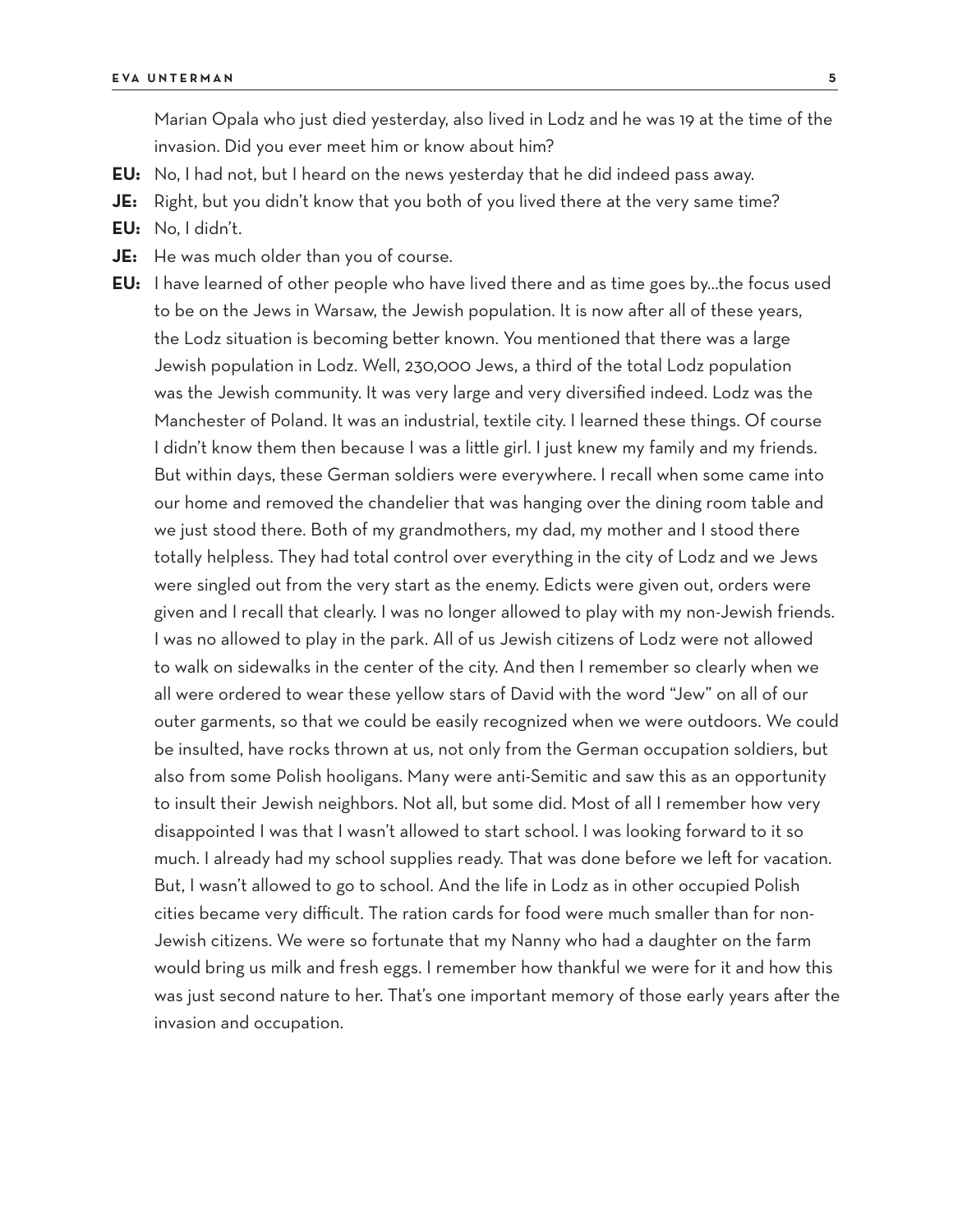#### **Chapter 5 – 4:30 Brave Mother**

- **John Erling**: You have an image of your mother actually sewing that six-pointed star on your coat.
- **Eva Unterman**: I do. Yes, I do. I remember that quite well and asking. "What is it?" My mother just explained that this was something we had to do. It wasn't just my coat it was my father's, my grandparents', all of us would wear that. We were branded in that way. I also remember an incident that kind of sheds light on my mother's personality. As I said earlier, my mother was quite creative. She used to knit and do all of these wonderful things. She also made throw pillows out of felt with her own design. They were on the sofas in our living room. I recall this one incident when this German, I believe he was an Officer, came in and looked around to see what he wanted to take and his eye caught these pillows. He said he would take those with him. Well, what can you do? There was nothing we could do. We were totally helpless. So he took the pillows that were there. He came back a few days later. He said he liked the pillows so much he would like to order some and he asked where did my mother get them. And she told him she made them. So he said he would like to order some to send them to his family in Germany. And my mother, this fearless woman, said, "Okay, I will make them for you but I need something in return. I need some flour and some butter." I remember my father and grandmother thinking…okay this is it, he's going to shoot her right on the spot. But you know what? He didn't. And my mother, she would make pillows, she would sit half of the night at the dining table stitching the pillows and this officer, an SS man I think he was, would bring the various items that she requested. So we always had a little more food. On another visit, some soldiers came in and they wanted to know where our suitcases were. They needed some suitcases. We are all standing there and my mother said, "We don't have any." And I remember thinking but we just brought them back from vacation, how can she say that? And again my father and my grandmother are thinking what is she doing here? Well, he asked for the German word "coffre" and my mother's presence of mind was already then visible because when he said to her, "Oh surely you have some coffre." And she says, "No, we don't." So he said that they would search, and he went looking, and of course he found the suitcases and came back holding two that we had just unpacked recently. And he said, "And what is this?" And then she gave the Polish word for suitcase and she said she didn't know it by another word. So this presence of mind and this fearlessness, characterizes my mother through all of the war years.

**JE:** The shiny black boots of those German soldiers was a big image in your mind?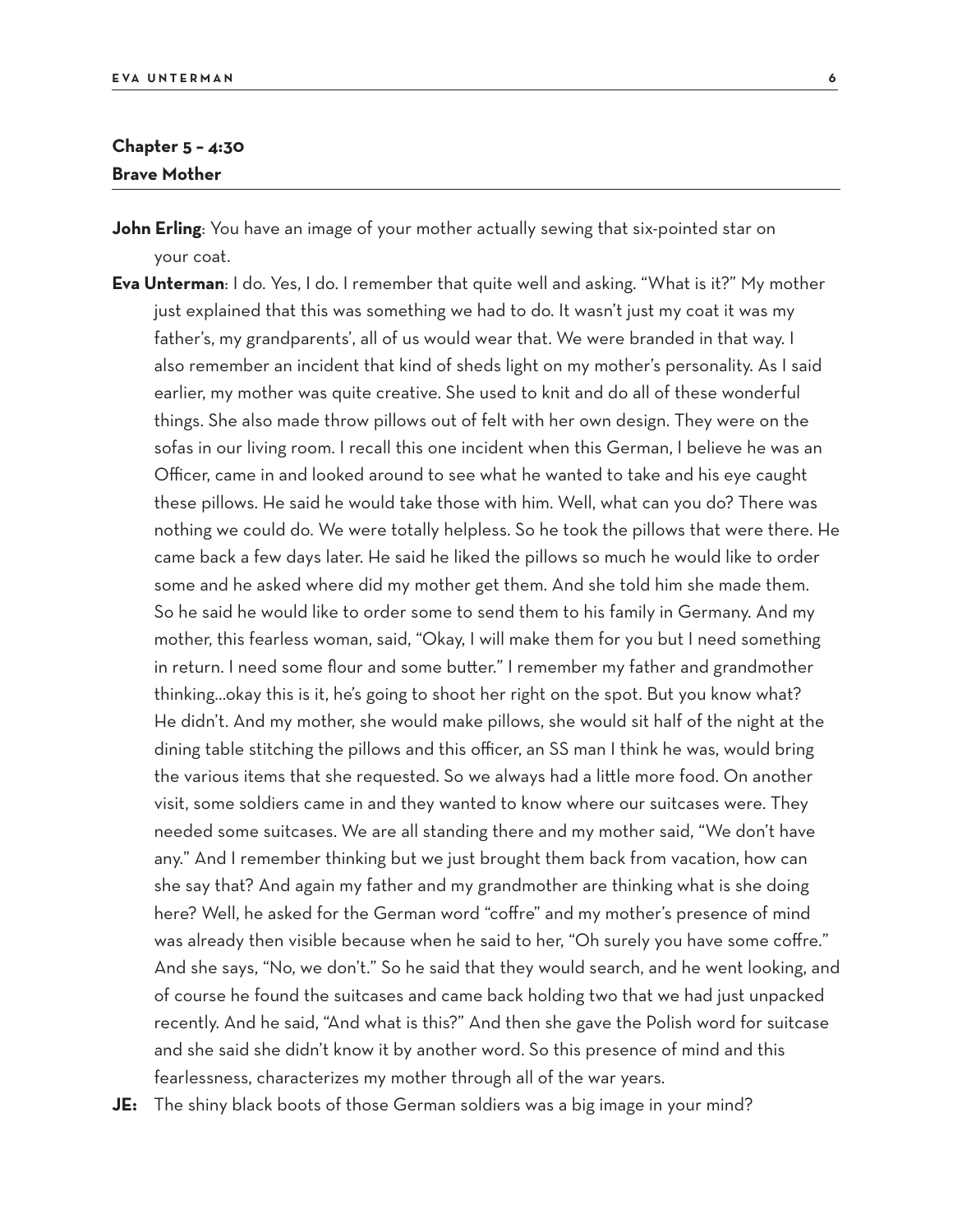- **EU:** Yes, and it is until this day. The first time I saw them was actually when they climbed up on a chair to reach for the chandelier. Shiny black boots and I've seen them over and over again, a very frightening picture.
- **JE:** You see them right now don't you?
- **EU:** I certainly do. I can see them right in front of my eyes. No matter where I have lived, in cold weather or different parts of the country, I would never wear black leather boots.

# **Chapter 6 – 5:07 Resettled**

- **John Erling**: Then one day you were told you were going to be ordered to leave your home the next day. What was going through your family's mind? Obviously, you wondered where you would be going, but also what you would take with you. Talk to us about that.
- **Eva Unterman**: That's a very important question, because indeed we were ordered to assemble at a certain time in a certain place. All of these things were done in a very efficient methodical way and there was no escaping it. People often ask me why didn't you just run away? Run away to where? Who would hide us? And what about my grandmothers? No family, my family anyway, would leave a child and two grandmothers and run. Run where? When that order was given, I remember it so clearly as if it were yesterday. My mother and others used sheets to make bundles to take their belongings with them. They were lighter and you could pack more in them than in suitcases. Even though some of the suitcases were actually taken away from us. But I recall mother making these bundles and she would put some blankets, sheets, comforter and some pots and pans. We all had a bundle and the evening prior to leaving, my family and I believe a couple of other neighbors had an idea. They were going to bury some of their family heirlooms and some precious belongings in the courtyard of our home and of course claim them after this madness was over. This couldn't last long. We would come back. So they buried, I don't know exactly what, but some silver pieces and other things in that courtyard. And I was told that I too had a bundle that I would carry. I had a beautiful collection of dolls and for each birthday my mother made a new wardrobe for them. I was an only child. These were my playmates and they sat on a deep windowsill in my room. And I was told that I could take only one doll. Well, I didn't know what to do because in my mind, I was just a child, they were friends, and I couldn't separate them and how could I take a favorite one? So, I turned them all to see the street. I told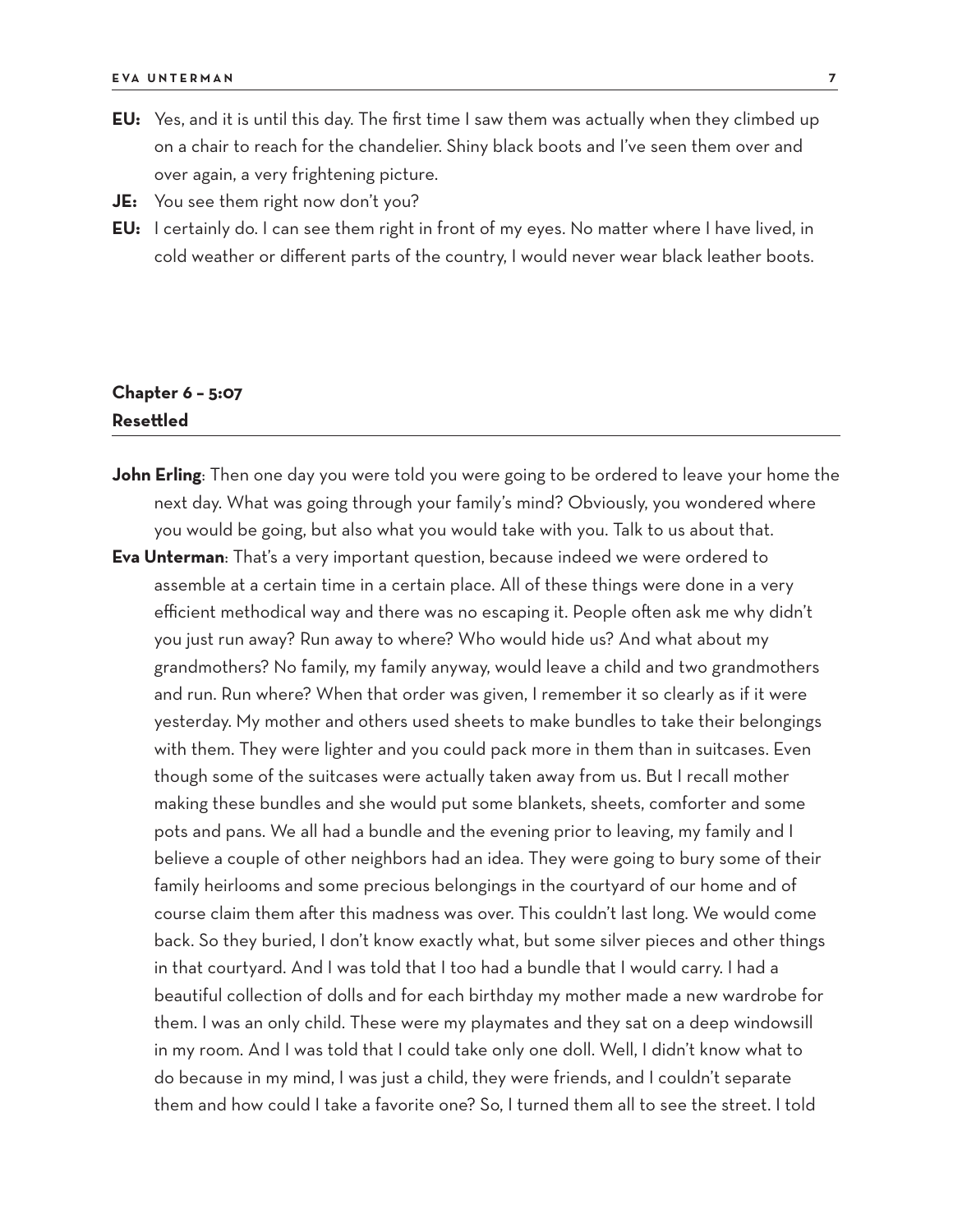them to be good and that I will be back, probably soon, and I took this little old rag doll with me with an odd Polish name with me. And then we had to leave. When I speak to young people in schools, I always ask them, "How would you feel if you were told to leave everything behind?" Your grandparents' photos, your parents' wedding pictures, all of your prized possessions and just walk out of your home. Which was indeed what we had to do and I remember it was so cold. This was winter 1940. My mother put as many clothing pieces on me as I could possibly wear. Blouses, dresses, sweaters, coat, I remember how stiff I felt in it. But this was to maximize that which we could carry and also because it was very cold. We went downstairs and met others from our neighborhood, other Jewish Polish citizens. And we were told to line up in the middle of the street and there were the soldiers with their guns and their big dogs at their side. We were told to walk I remember to our right. This was a transport from this particular part of Lodz. We didn't know where we were going. I remember some neighbors looking out of their windows and some standing in the street and some just staring, not knowing what to make of it. But there were some who were actually applauding. They were glad to see their Jewish neighbors leave, so that they could rush up to our homes and our apartments and take whatever they wanted before the Germans ever got to it. We walked for a long time, it seemed to me forever and I remember how cold it was.

#### **Chapter 7 – 6:00 Ghetto**

**Eva Unterman**: And then we reached a dilapidated, old part of Lodz. We were all taken to a building, all of us. I don't how many people there were. But we were assigned a room upstairs. I remember rickety stairs and it was dingy and dirty and no inside bathroom facilities. But my mother, the most resourceful person that I think I've ever known in my life, that's a word that Holocaust educators need to remember…you had to be resourceful to survive. Mother found an old cot in that room, opened it up and out from her bundle took out a clean sheet and pillow and a comforter and that would be my bed for four years. We were all in the same room and the area we were in was closed in with different fences and it became the Lodz Ghetto. It meant absolutely nothing to me. But I was told by my mother, "This will not last long." I heard that repeated over and over because if the world just knew, someone would come to our rescue.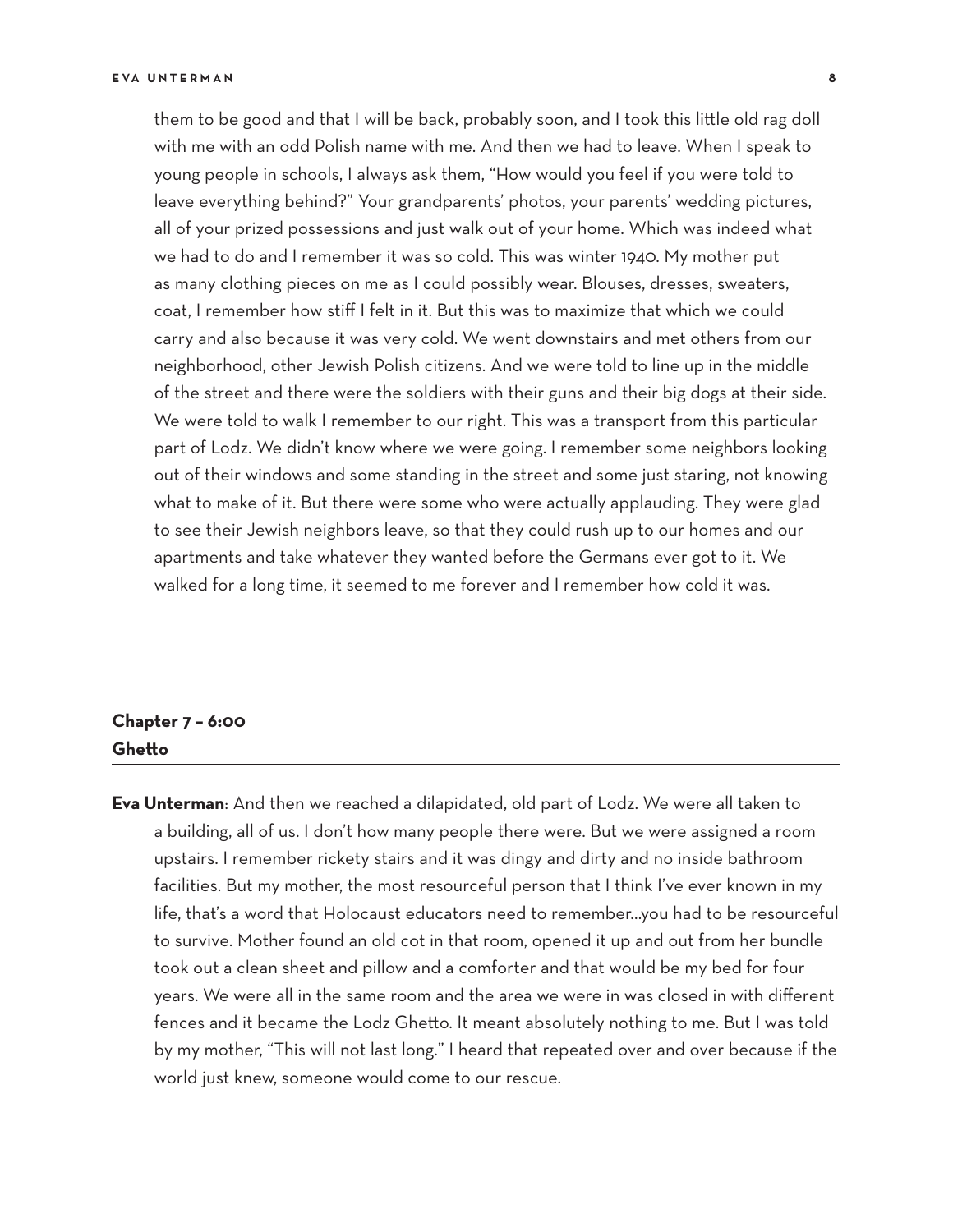- **John Erling**: Define the word ghetto. We know what it means here in the U.S. but I think it has a different meaning there, is that true?
- **EU:** Yes, it does. It was really a prison. It was totally sealed off. At the very beginning of it, my Nanny tried to bring some food to us, but that was stopped when the Ghetto was totally sealed off. The Germans of course ran all of this, but they appointed a Jewish administration to carry out all of their orders. The Jewish administration at first tried to open a school and a hospital. Even some concerts were performed. Anything to keep us in some kind of human condition and not to allow us to be so humiliated all the time. But they didn't last long. And, this is important, unlike in other Ghettos factories were set up by the Germans in which people worked for the German war effort. This is an important part in my particular story. Food became so scarce. People were starving eventually. It didn't happen overnight, but it did. In order to have any food one had to show that a person was employed. Again, we were lucky. My mother found a job in a soup kitchen, which meant a great deal. And my father found employment also. I stayed with my grandmothers, and my grandma Wolman died in the Ghetto. She died in a bed surrounded by her family. She could not get used to what happened to her life and she became ill and she passed away. So there was my immediate family and then I had some uncles and aunts and if I may I would like to say a little about the Ghetto because there were transports brought to the Ghetto from all over Nazi-occupied Europe. You could hear every language spoken. And people were also taken out of the Ghetto to be resettled. And because the starvation reached dangerous proportions, especially for children, the Germans announced, and I'm using the word Germans instead of always saying Nazis because those in charge were the Germans, they had others, Poles and other people carrying out their orders, but that came directly from the head of the Ghetto and from Hitler himself, that children could be resettled to a better place, more food, better living conditions. And of course parents seeing their kids ill dying from starvation, agreed to it. I mean, why not? Any normal person would allow that. Except no one ever heard from the children again and people became suspicious. And I remember then that when people didn't give their children, the SS came through the streets of Lodz looking for children. There was a hunt. I don't know any other word to use, going on for Jewish children. And I remember once, when the word got around that they were coming, they made no secret of it, they were proud of what they were doing. But my mother and a couple other neighbors had a plan. There was a dried- out water well in the courtyard of this building. They opened the lid and a ladder was put down it and a couple of other children and I went down there. The lid was put back in place and when the adults felt that it was safe, they brought us out. I remember it was dark and scary but my mother told me to go down there and I trusted her.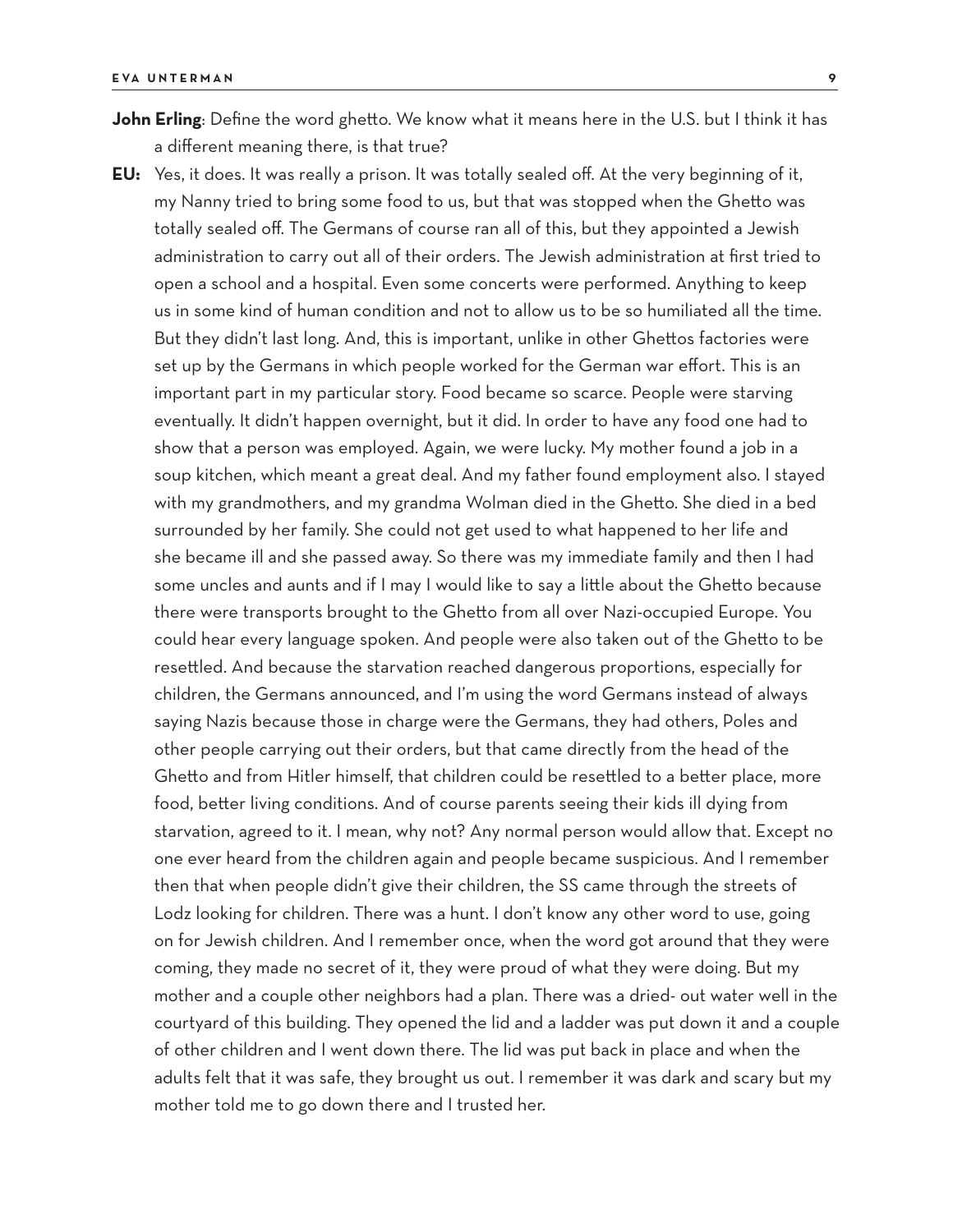#### **Chapter 8 – 4:18 In Hiding**

**John Erling**: So, you were seven years at this time?

**Eva Unterman**: No, I was probably more like eight or nine.

- **JE:** Okay. So, two, three or five children were down there?
- **EU:** I don't think there were as many as five. Probably there were more like three. It wasn't that large of a place. And we just stayed there. We didn't ask questions, we just did what our parents told us, and what I have heard and read about, that even very young children sensed the danger. Their parents didn't tell them how dangerous it was, but they followed their parents' orders. I remember that incident quite well.
- **JE:** The children were taken because that was the future.
- **EU:** That's right. The Jewish children all over Nazi-German-occupied Europe were one of the major enemies. As you said, children represent the future and in order for genocide to succeed in the minds of these, evil, horrendously…I don't want to say the word crazy because they were not crazy. They were doing this out of some impossible conviction that they were going to give the world the gift of a world free of Jews. In order for genocide to succeed the children had to be eliminated. I have since learned that over 1.5 million Jewish boys and girls were murdered during WWII.
- **JE:** You spent four years living in that Ghetto?
- **EU:** Correct.
- **JE:** Were you educated then in the Ghetto?
- **EU:** At the very start I joined the school, but I don't remember it even. It's in bits and pieces. It didn't last long. I would like to mention a name of a young man whom I think I remember but I am not sure. And that is Dawid Sierakowiak. He became a very real person in my adult life now and chances are that I actually did meet him. It was about 15 years ago when I was in an old Borders bookstore in Ann Arbor, Michigan. I love going to bookstores and going through the bargain tables and always looking for anything that has anything to do with the Holocaust. I came across a book, The Diary of Dawid Sierakowiak from the Lodz Ghetto. I took the book of course and I turned the pages and there on a page totally at random was a photograph of my mother that is now displayed at the Sherwin Miller Museum here in Tulsa. I couldn't believe my eyes. There was my mother. I tried to trace where that photograph came from. I believe it was Mendel Grossman who was a photographer there that took photographs at random in the street. It (the photo) had to be early on because in the photograph she still looks like a normal person. She looks like herself the way I remember her from before the war. So I read of course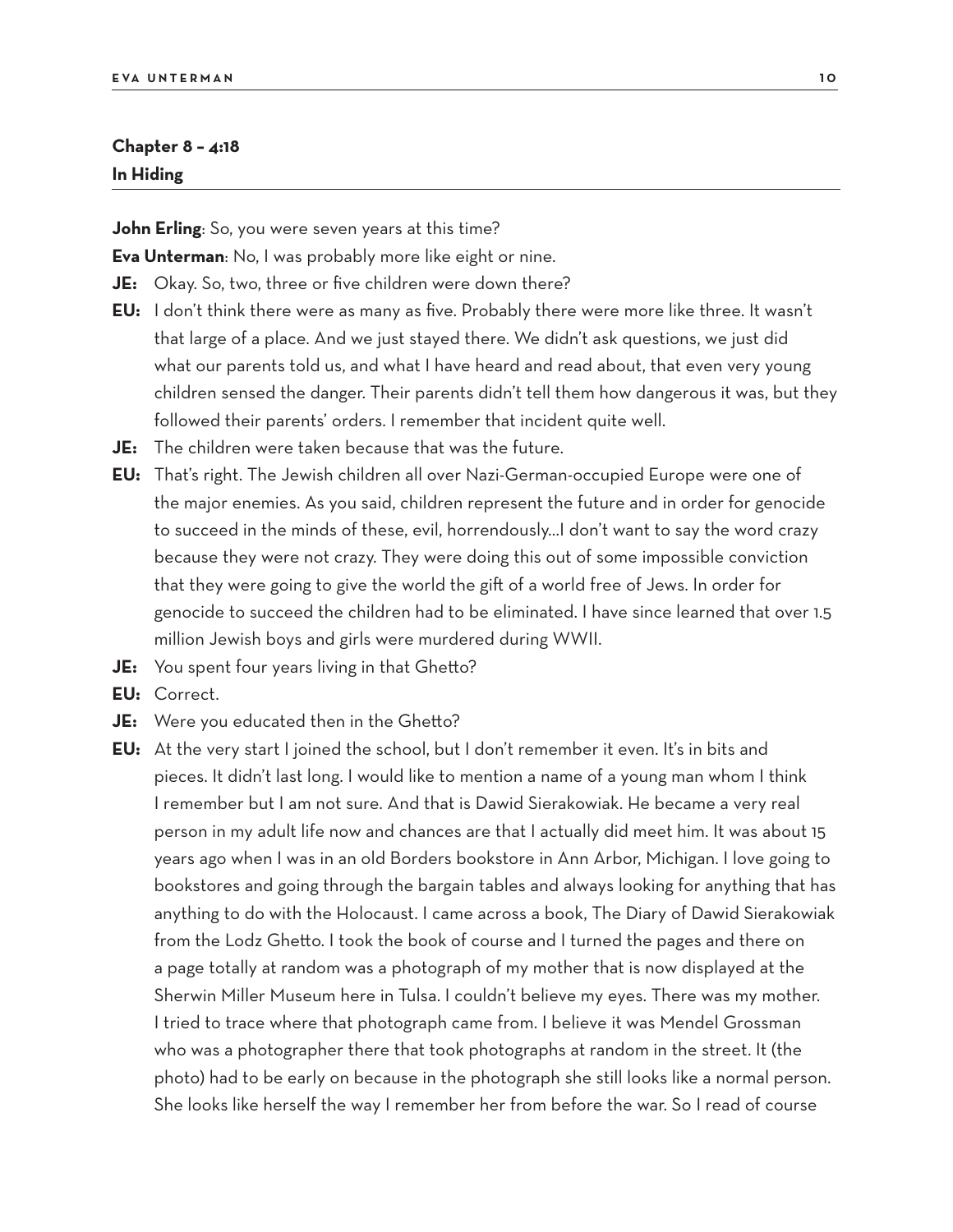the diary, which is really part of the diary that was found in an apartment in Lodz and kept by someone. Parts of it were used to heat a stove during part of the war. But those parts that were found were edited and published by Ellen Adelson and it is called The Diary of Dawid Sierakowiak, who died in the Lodz Ghetto of starvation and tuberculosis, a brilliant, young man who was only 18 years old. So when I speak about particularly the Lodz Ghetto, I always speak a memory of Dawid Sierakowiak.

# **Chapter 9 – 6:55 Cattle Car**

- John Erling: You didn't realize it as a child, but as you reflect on it and talk to adults, did your parents know how the Jews were being treated in camps in Germany? That they were being annihilated? Did they know that at the time?
- **Eva Unterman**: There were rumors I found out, but no one in their right mind could have imagined any such thing. Mind you that this is before CNN and various forms of communication that we now watch to see events as they happen. There were some rumors and I didn't know about them because I was protected by my parents.
- **JE:** Then one day you were ordered to walk to a nearby train. I think this was about 1943?
- **EU:** No, actually this was in 1944. It was early fall or late summer of 1944. Of course there was no choice and we could again take only take that which we could carry and there wasn't much left. But we again had the bundles and we went to the train station. We were one of the last transports to leave the Lodz Ghetto. There were rumors that it was being liquidated, people were being resettled to better conditions. That's what I believed and that is what my mother led me to believe. If she really believed it, I don't know. But she convinced herself in a way, and me too. And who could have imagined anything worse than the Lodz Ghetto? It had to be to a better place. So, we assembled at the train station there are the black boots and the dogs and the guns. A few people did manage to hide in some cellars. A few young people who were healthy enough to do that sort of thing, very few. And we were ordered to get on this train. But this wasn't a train like we usually took. This was a cattle car. Most people listening to this have seen on documentaries the trains that we were transported in. And I recall that the door was so high off of the ground, my father lifted me and we got into the train and we were pushed against the back of the train further and further. As many people as they could get into each of these wagons. It was covered. There was a little barred window on the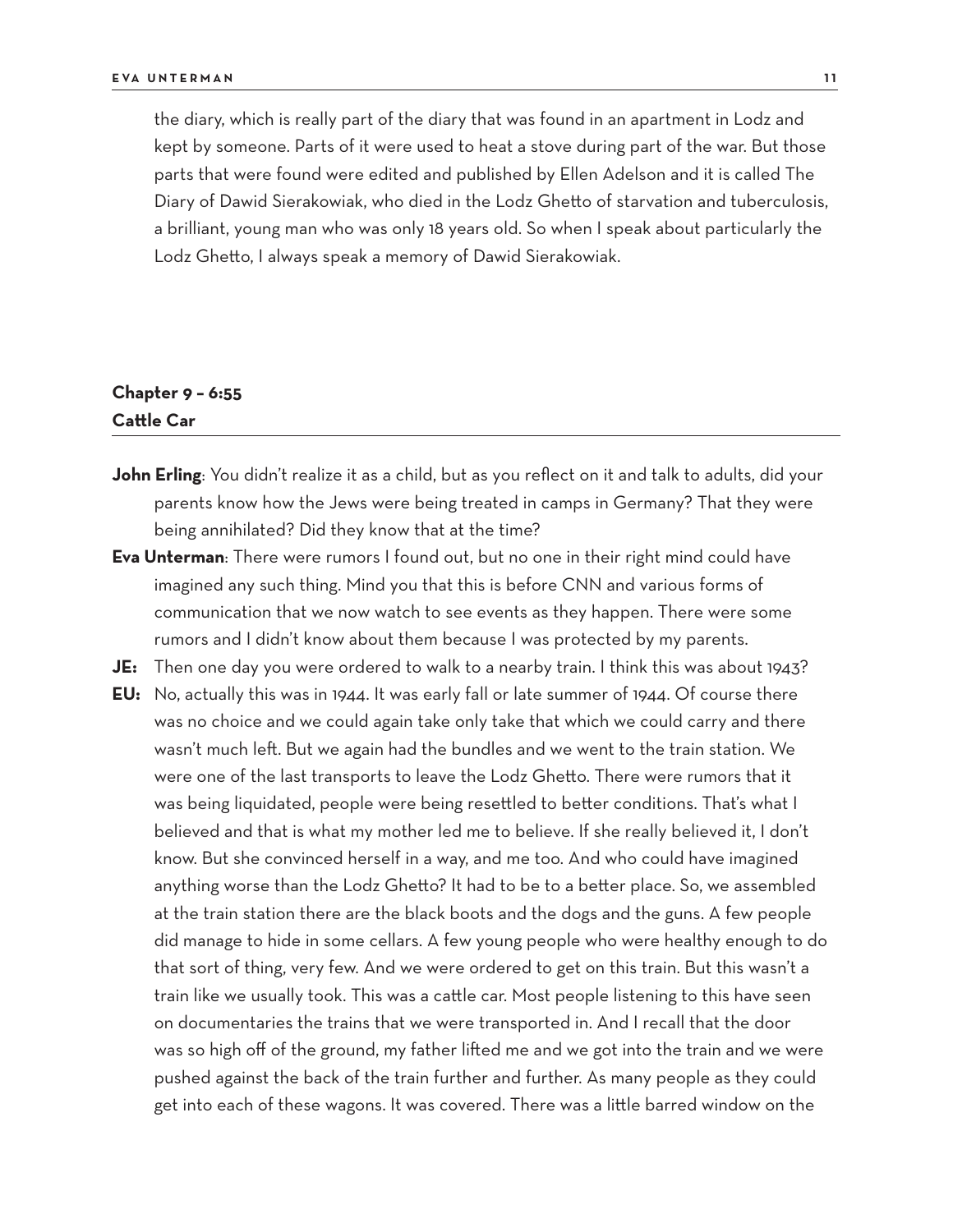very top and some people could see a little bit of the sky or something that stood near it. We were just pushed and they were yelling at us to go further back until eventually we just stood against each other. No one could sit down. There was no room. And then we stood for what seems to me like forever. I remember until this day the sound of metal hitting metal as the doors closed. And we were as tight as we could be against each other. There was a bucket somewhere in the corner for the bathroom. People were whispering and speculating. Maybe the rumors they heard, maybe there is some truth to it. "Oh no" others would say. Children were crying. People were praying. Some people became ill and kind of slid between us. We started moving and it was the sound that I remember of that steam engine whistle as we traveled to an unknown destination. It stopped and it picked up speed. I don't know how long we were on that train, but eventually we stopped.

- **JE:** The stench on that train had to be…
- **EU:** Tremendous. It is the sounds and smells that to this day that I recall more than anything else and when I speak about it, I can see, and feel and smell it. But I have been so fortunate over the years that there is some kind of a protective, I don't know what to even call it, but I can talk about it and not break down.
- **JE:** Through all of this time, there must have been the questioning, the four years in the Ghetto and then you are on this train. Why are they doing this to the Jews? What did we do? Why do you not like us? All of those questions had to be obviously being asked by the adults.
- **EU:** Of course there were discussions going on all of the time. And it is the Jewish tradition from ancient times until now and it will always be that people ask questions and argue over it. You know there is this saying that if there are at least three Jews there are at least six opinions because we are encouraged to question and to discuss. As I said, I was always protected by my parents, and maybe by my own psychological makeup. However, I must say especially in Poland, there has been anti-Semitism for years and years and people went through it and recovered and then went somewhere else. Since I have been studying and trying to understand some of my personal background and the larger history, Jews have been dispersed ever since the destruction of the second temple in Jerusalem, in all corners of the world. Until there would be an outbreak of anti-Semitism and we, the Jewish people would have to leave and go somewhere else. Whether it was, Spain, or all over. And in Poland in particular, there has been I was told much anti-Semitism perpetrated often by the Catholic Church. The Poles were mostly Catholic. Now, mind you, having said that, there were individuals, individual Polish Catholics who on their own tried to make, and did make, a difference. And I could tell you many so-called "righteous" among the nations. But there was anti-Semitism, which was very fertile ground for Hitler to embrace this and use this common hatred to propel the third Reich into existence.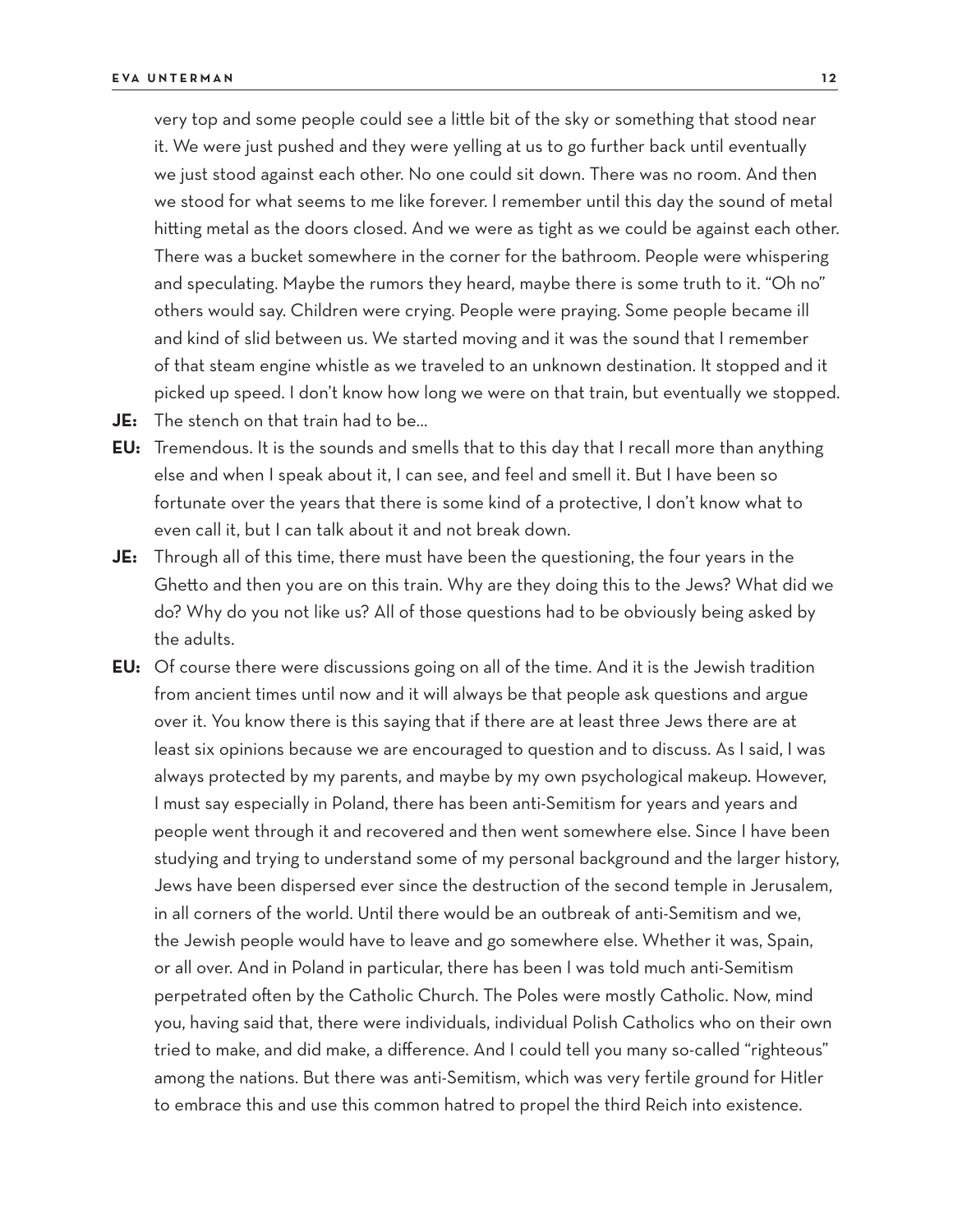#### **Chapter 10 – 4:10 Auschwitz**

- **Eva Unterman**: But I want to get back, if I may, to arriving in that place, which I didn't know what it was. Once we were made to get out of the train, I do remember these people, SS standing there and screaming at us in German yelling for us to get out quickly and using their whips. Men and women were immediately separated. I no longer saw my father, but I stayed with my mother and my grandmother. Then as we got off the train, we were made to go to the right where a selection took place. I didn't know what it meant, but the younger, healthier looking women went to one side, and the older, the sick and the children to the other. We had no idea why. This was done very efficiently and quickly. We left all our belongings in the train and we were told that we would get it later. We were made to run toward the right side, mother holding on to my hand and we came to this large building that I believe it was made of concrete. We were made to go inside where long tables were set up where SS women were sitting there, who were every bit as brutal as the men, and they were processing us.
- **John Erling: Explain what SS meant?**
- **EU:** Those were our guards. It was an elite unit of people who volunteered for it. They were there in all of the concentration death camps and various labor camps. It certainly was better for them to be in charge of these poor Jews than to go to the east and fight the Germans.
- **JE:** So then you were being processed?
- **EU:** Yes, and what did being processed mean? We had to take all of our clothes off. I had long braids. One woman grabbed my hair and cut them off and the next one shaved my head. And that was done to all of the women and the few children who were in our group. Then we were led to another building where there were showerheads overhead. We did not know how fortunate we were that water came down on us. After that, as we came out of there, we were given these coarse, dry pajama-like uniforms and wooden shoes and made to go into a certain direction. Well, I know now, which meant nothing to us then that we were in Auschwitz, a death camp, as it is now known. We were there shivering running toward this barracks and people who visit there now, I have not been there and have no intention of visiting, there are still barracks as far as the eye can see. We were taken into one and made to spend the night sitting there on the floor. The next morning we were marched outside and made to stand to be counted. That was the routine in all of the camps. We were counted and then given a rusty bowl that we were to keep. That is what our daily ration of food was poured in. It consisted of water, turnips and potato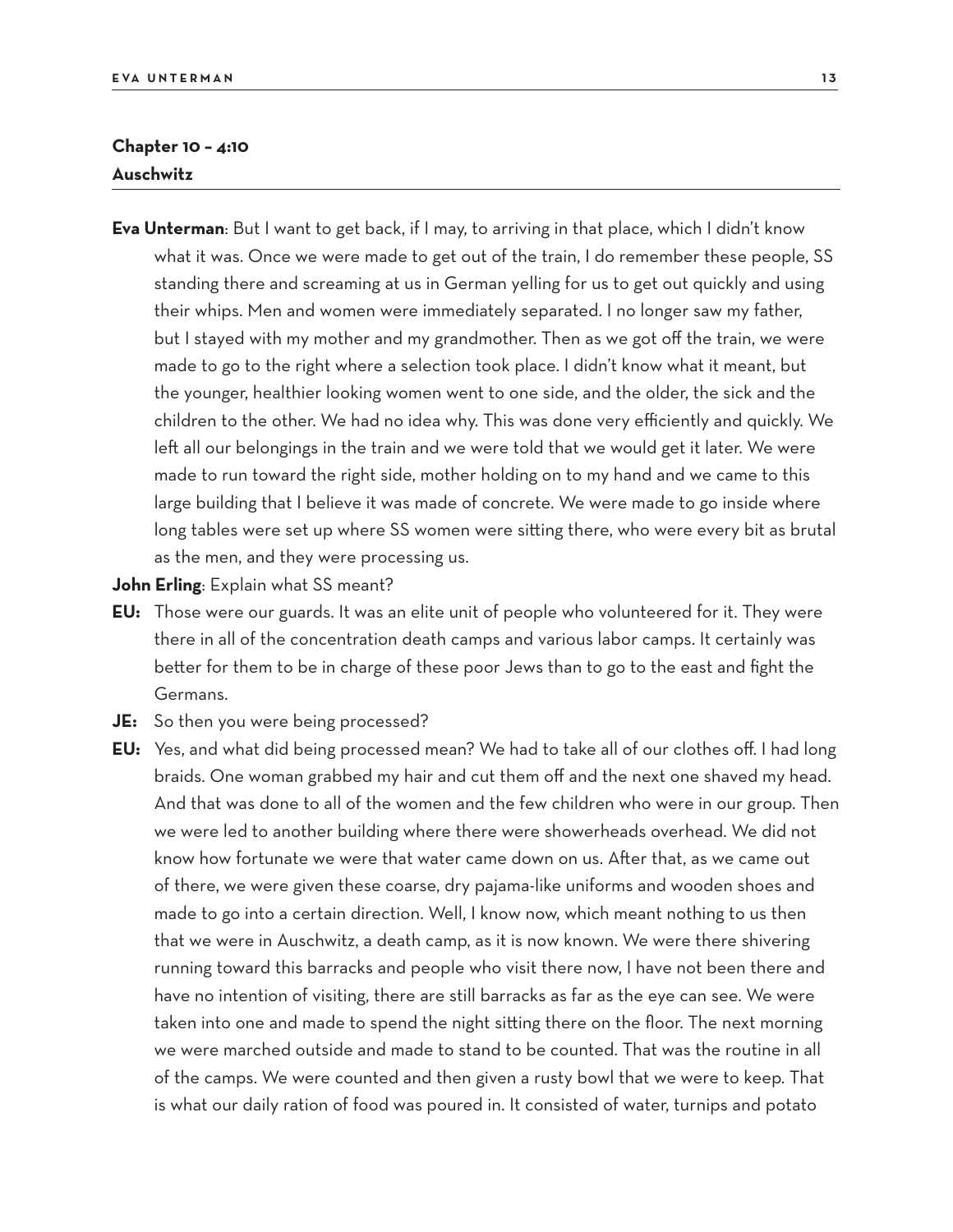peels. No spoons mind you. We were not considered human. Animals don't use spoons. And my mother made me drink every bit of that stuff and you know, we learned to just eat it like that, directly holding the bowl to our mouth and eating it that way. And we got a dry piece of bread that people ate. We were very hungry at that point.

# **Chapter 11 – 6:00 Death Factory**

- **John Erling**: Let's talk a little bit about Auschwitz, which was the largest of the concentration camps. There was Auschwitz 1, which was the Base Camp and Auschwitz 2, which was an extermination camp, and Auschwitz 3, a work camp. There were 48 camps in all. They had standing cells, starvation cells, dark cells, and you may want to comment on that. Was Auschwitz then in full operation while you were there, so the exterminating was actually happening in the so-called property area?
- Eve Unterman: Yes it was. And I should mention that as we, our fortunate group went to the showers there was a building that was built to the same specifications where the old, the sick and the children were taken, and instead of water, poisonous gas descended on them. They were killed and then their bodies burned in the crematorium ovens built for that purpose. So you see, there were people running this entire machine, this industry of killing. There were people who were building the ovens, who were maintaining them, who produced Zyklon B. It was a business of killing people. There have been many tragedies in human history. And to this day people are being killed for various unbelievable reasons, innocent people as we speak. But there have never been death factories set up, that were so well organized.
- **JE:** You are talking about 1944.
- **EU:** Correct.
- **JE:** The Germans were committed to the so-called final solution by January of 1942. In September of 1941 the gas chambers were in operation. They experimented on 600 Russian POWs and 250 Polish inmates and gassed them September 3rd of 1941. So we've established that was already in operation as you were there in 1944. So maybe I'm jumping ahead of myself then, but are you looking back then thinking why did we not meet our end there at the extermination camp?
- **EU:** Oh yes. For many years until recently, really until about six or seven years ago I always asked myself that question. I actually felt guilty telling people who came through the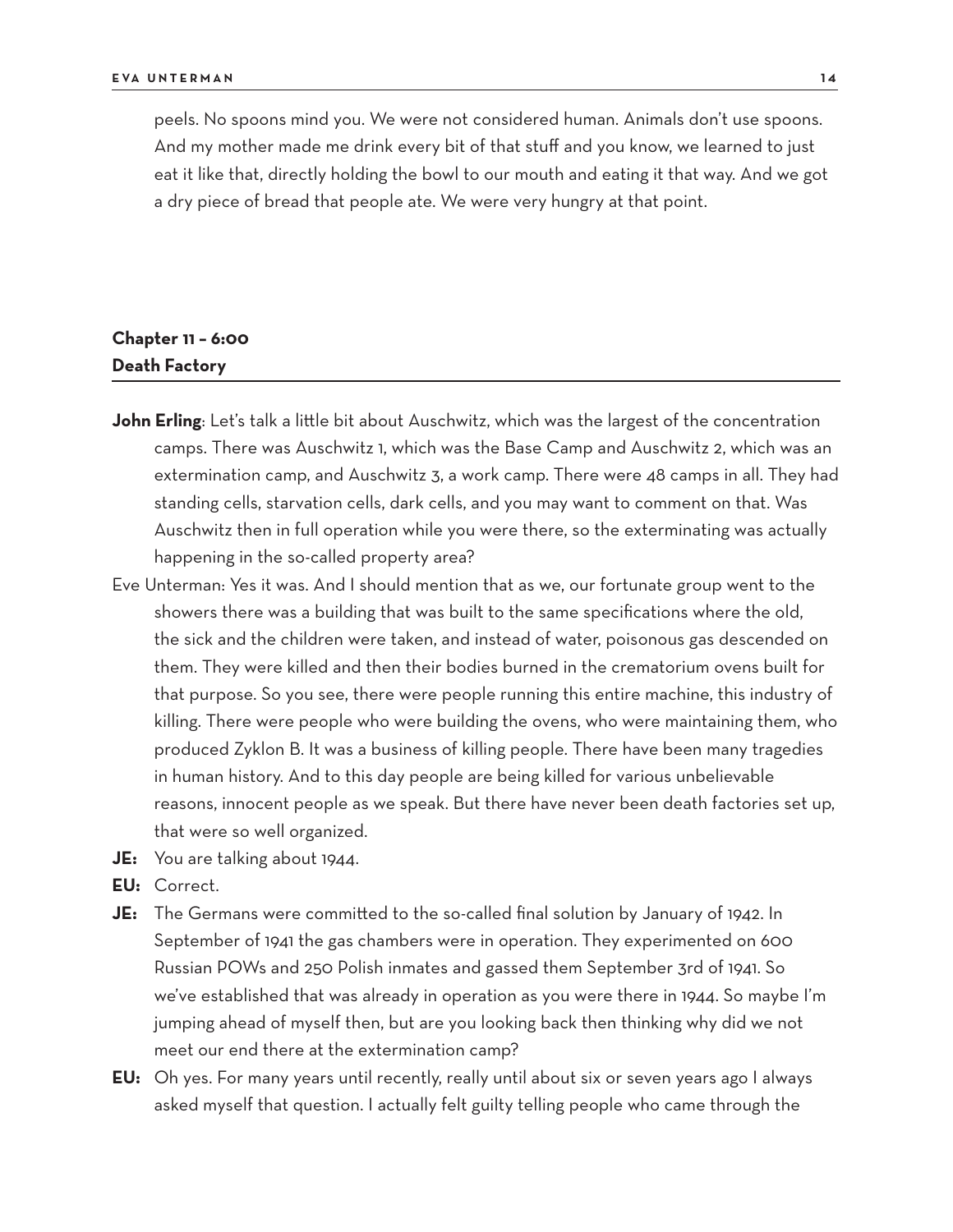camps as the only surviving member of the family that I was with my mother all of the time. If I have time, I certainly want to explain how this came about which comes a little bit later. It is a most unusual story, but I have learned why it is that I as a child survived the selection and survived being is Auschwitz for a short time.

- **JE:** Okay, then you refer to the fact that you were moving on, why didn't you meet your end there and why were you selected to move on?
- **EU:** Well, I think that maybe if I can briefly tell from then on it will become clear and then I will speak about it. We were taken to a concentration camp called Stutthof. I don't always tell this story, but I will for this interview. It was every bit as awful as Auschwitz but less well known. And it was in Stutthof that one of the worst memories occurred. We were sitting on the floor in one of the barracks. They were all built to the same specifications, long, low buildings divided lengthwise into three sections. The center section was where mostly SS women would march up and down and beat us, and scream at us. Then, there were on both sides these bunks that really were shells. You have probably seen them in a documentary film. Well, that one evening my mother and I sat on the floor in front of those bunks with other women and my grandmother Kafeman sat across on the other side with other women. We were already undernourished and not doing well physically when from the left side I remember here come the black boots. And they were spiffy looking, clean looking, with starched uniforms, some young men, I believe that one of them was an officer, maybe they all were. And he announced that he was looking for some volunteers to mend their socks for an extra piece of bread. I believe that to this day, when my grandmother's hand went up, she was one of the first to volunteer–it was because she wanted to give this piece of bread to me. My mother later told me as she held on to my hand that she wanted to shout to her mother, "Don't!" but she couldn't, because that would have brought attention to me and I wasn't supposed to be there. As the women were led outside, one of the young men came back laughing. He was laughing. There was no mending to be done. This was Saturday night and these men entertained themselves by taking these women outside and killing them.

# **Chapter 12 – 4:35 Birthday Spoon**

**Eva Unterman**: I thought as a child that these SS men and women weren't human. I thought they were monsters. It was much later that I realized that they were as human as you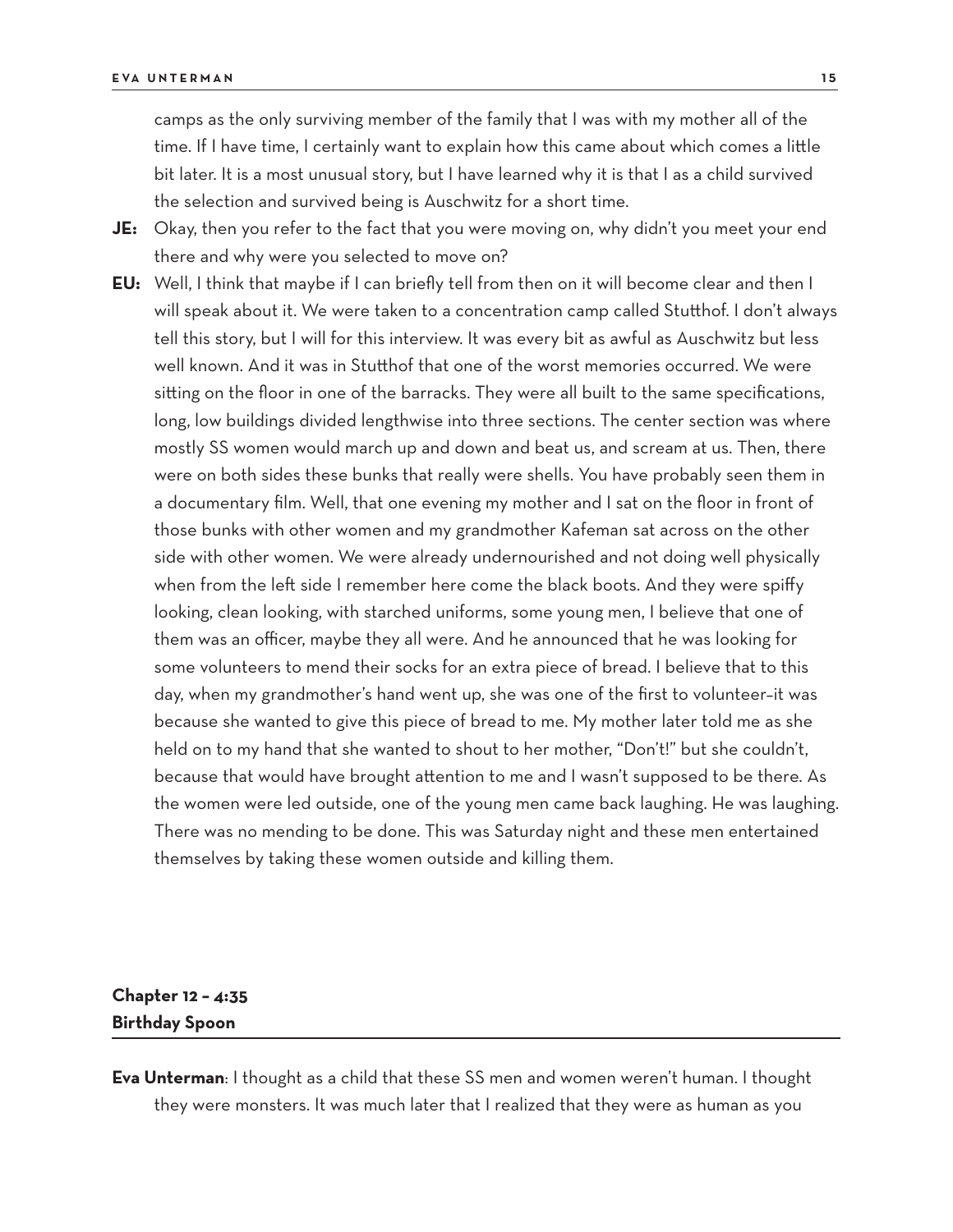and I. They had families and children and mothers and grandmothers. How on Earth could they do that? Also, most of those SS that were caught and other officials from the Nazi Regime said that they were following orders, that they were soldiers following orders. Nobody gave these men that order. So I have, until this day been dealing with the question, they were human like I am. How can we human beings behave that way and do this to one another? That is one of reasons why I am telling about it because normal people cannot possibly imagine it, that there can be such evil in human beings and such propaganda against the other that they are capable of doing this. That's the reason for telling this story. Now it is just mother and I and we are again relocated.

- **JE:** And let me just say that they are obviously wondering where you father is. You've had no contact with him at all.
- **EU:** Correct.
- **JE:** He would have been in the same camp area, but there was no contact at all, so you had that concern about him.
- **EU:** Actually, if I may go back a bit, in Stutthoff there was an occasion that I don't always talk about, but if we have the time I would like to mention it. There was a Polish worker, an electrician who worked on the women's side of the camp and far away over on the men's side of the camp. There were two parallel camps in Stutthoff, men and women. My mother found out, she was always curious, always trying to find things out, that this Polish man knew some of the men on the other side and through him she found out that my father, very ill, was on the men's side of the camp. This Polish man who brought these messages back and forth was eventually found out and killed. But, before that, this Polish man in touch with my father, sent a message to my mother that on my birthday, which is in late October at a certain time, my Dad would throw a wooden spoon over on the women's side. There was a business going on. People would, for a piece of bread, find a piece of wood and carve a spoon or some other little necessity. And for a day's ration, or a two-day ration, they would make like in this case a spoon. And indeed on my birthday, my Dad, at a certain time of day threw a wooden spoon. This cost him probably several days of food. He threw it over the fence for my mother to catch. We were told about this by this Polish electrician, and when that happened, maybe he had someone else throw it, whatever, my mother ran closer to the fence which was electrically charged to pick up the spoon. But an SS guard noticed that there was someone running toward the fence and shot at her. He missed her thank goodness. The word got around that a woman wearing a scarf ran toward the fence. People made scarves out of little rags that they found here and there and a search went on for a woman wearing a scarf. I never got the spoon. She had to drop it and I always think of it as the most loving birthday gift that I almost received.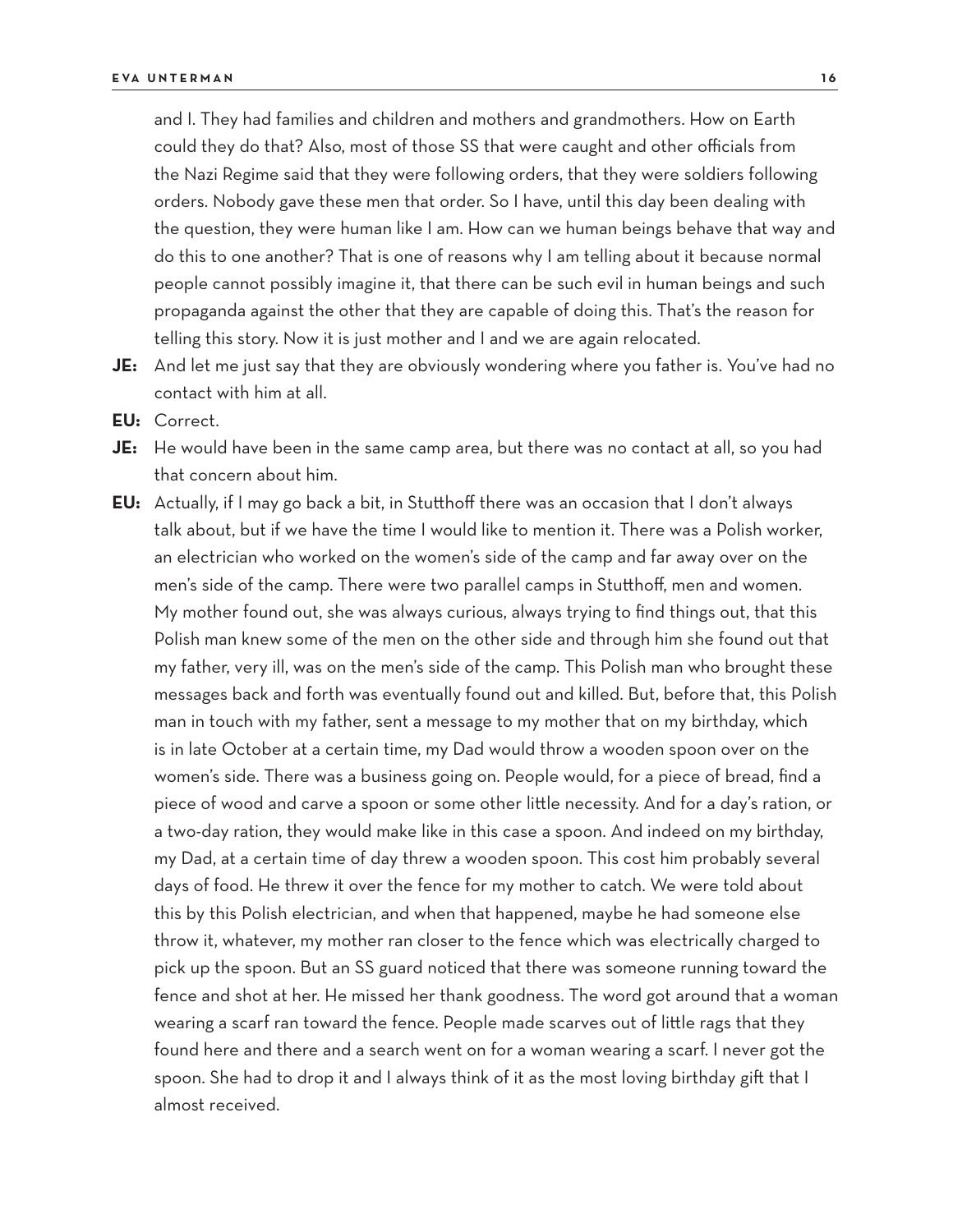## **Chapter 13 – 4:30 Fire Bombing**

**Eva Unterman**: Well, what happened in our barrack was that other people would tear a piece of whatever they had and put on scarves, so that when they were looking for a woman wearing a scarf, she could not be found. Of course they could have shot everybody, but it just so happened that they didn't. So, I just wanted to tell you that about Stutthof. Now it's mother and I and we are being relocated again on a train, less horrendous than the others. And we arrive at the city of Dresden, Germany to work in a metal and munitions factory. I'd like to tell you a little about it because this is where I found out how come mother and I stayed together and how come my dad and also survived, which we didn't know. We knew in Stutthof that he was probably there, but very ill. We lived and worked in a factory. We were still watched by the SS from the Flossenburg concentration camp, but here is the story. The Ghettos' German dictator, the chairman or whatever his title was had an idea, not unlike Oscar Schindler, that he would move the metal factory from the Lodz Ghetto to Germany. They were at this point in need or workers for the war effort. First, he was going to move this factory closer to the Czech side near Sudetenland but the Russians were approaching, so he decided to move the factory to Dresden. It used to be a cigarette factory and it was converted to a metal and munitions factory. Mother and I were working there. Anytime they could use you for labor, you got a little bit more food. We had actual bunks to sleep on and we had a little bit more food. It was in that factory that one night on February the 13th, mother and I were working the night shift in the basement of the factory. I was almost 12 years old. I was sorting bullets and my mother was working on making some holes in some sheets of metal when the worst bombing of conventional weapons of WWII occurred and we were locked in this metal and munitions factory. Books and articles have been written about the bombing of Dresden, it has become controversial, but I must tell you a little about it because it was an unbelievably horrific experience. Our building and many others were hit not with explosive but with incendiary bombs, everything was on fire. Everywhere. Everything. The SS never for a minute stopped watching us that was more important than their own lives. They got us out of the building where the whole street, everything was on fire and the fire created this windstorm which is difficult to describe. I remember the noise it created when the sheets of metal went up and down on this concrete floor. We went out into this. The black boots never lost sight of us and they marched us through this totally burning city to outside of the city where we stayed in this meadow. Two young women managed to escape in this chaos. One was caught and brought back and we had to watch as she was tortured and killed. Nobody escaped after that.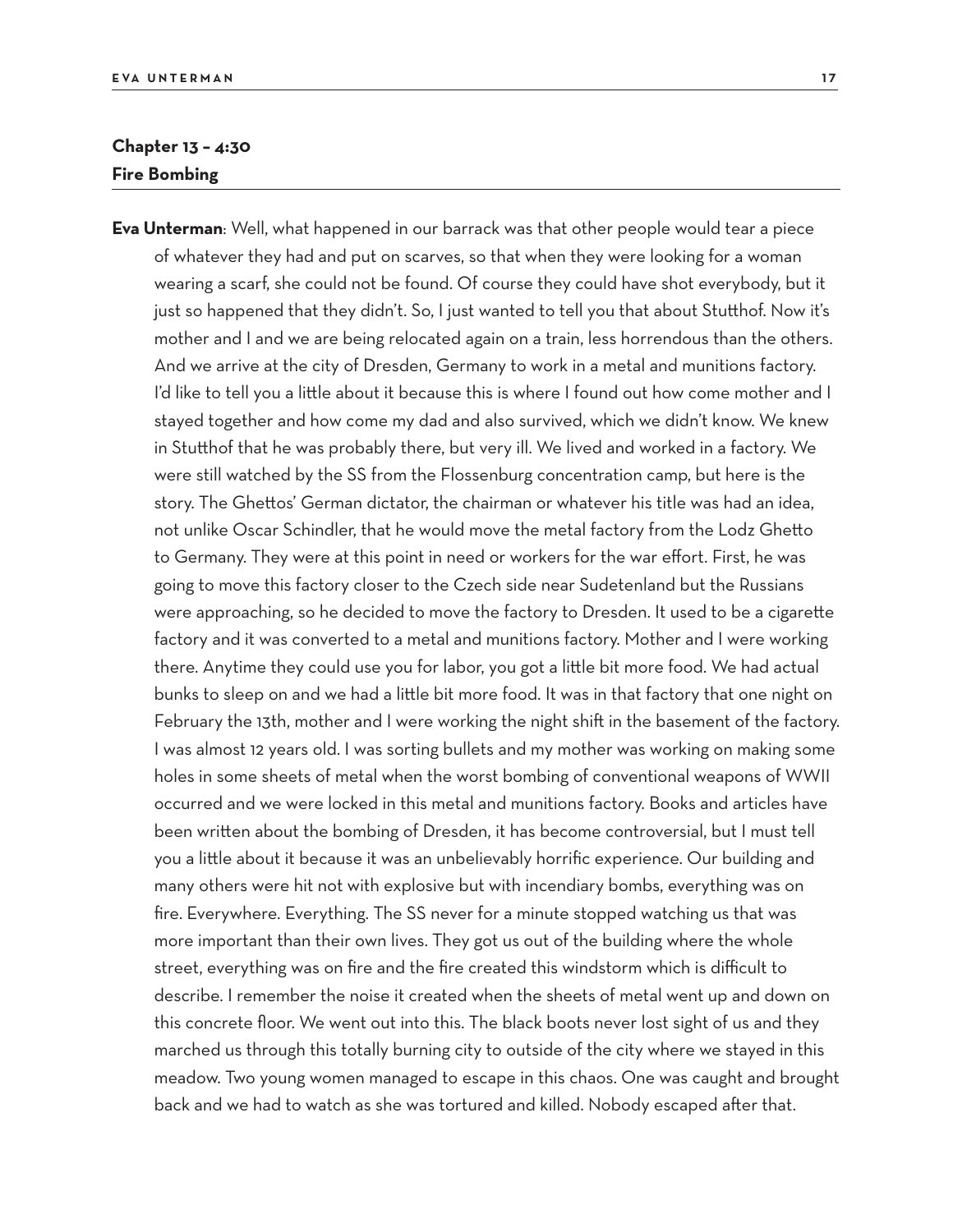#### **Chapter 14 – 4:20 Dresden**

- **Eva Unterman**: Now we stayed there. I don't think they knew what to do with us. They took us back to what was left of the ruins of the factory and then we started what is now known as the Death March.
- **John Erling**: Let me ask you, you said that the burning of Dresden has become controversial, what is the controversy?
- **EU:** It's very interesting. I was in Dresden as I mentioned earlier and I will tell you more about it. I was invited by the city with some others of us who are still around who were in the factory. The Mayor put a plaque on the building and so on and I spoke to German students.
- **JE:** But you visited in what year?
- **EU:** 2002 I think that's when it was.
- **JE:** 2002, okay that's when you visited.
- **EU:** Yes, I think so. I will tell you what I told the students who asked me then. This was a horrendous, horrendous thing. Many, many people, innocent German people, women, children, everybody died during this firebombing. I was asked how do I feel? What do I make of it? And there is a controversy there. Some people now consider this a war crime. And what I said to them I feel to this day. It was awful. War is hell. It was terrible, but I told them, had Germany and the Nazi regime not invaded and occupied and tortured many people in all of the countries of Europe, the English and the Americans would not have come and bombed Dresden. So to us then, as scary as it was, and many thought we would die in the fire, this was our very first time that we thought maybe there really is someone trying to help us. We were so naïve. I was. I thought nobody knew about us. If they did, wouldn't the Americans and other people come and rescue us? This was a sign that while we may indeed die, which we probably would anyway, everyone believed that except my mother, or so she told me, our tormentors would also be killed along with us. And in those days that was a sign of hope. And when I explained this to the German students, they in a way agreed. Many are questioning their grandparents' role in allowing Germany this cultured beautiful country of great composers, great architecture and great artists, highly educated to commit these atrocities against people in all Germanoccupied countries. This is how I feel about Dresden until now. In this world there are consequences. In other words, I will repeat, had Germany not committed all of these crimes and invaded all of these European countries, certainly Americans and the British wouldn't come and bomb Germany. That was the way wars were fought.
- **JE:** All of that had to happen in order to bring the Allied forces to bomb Germany.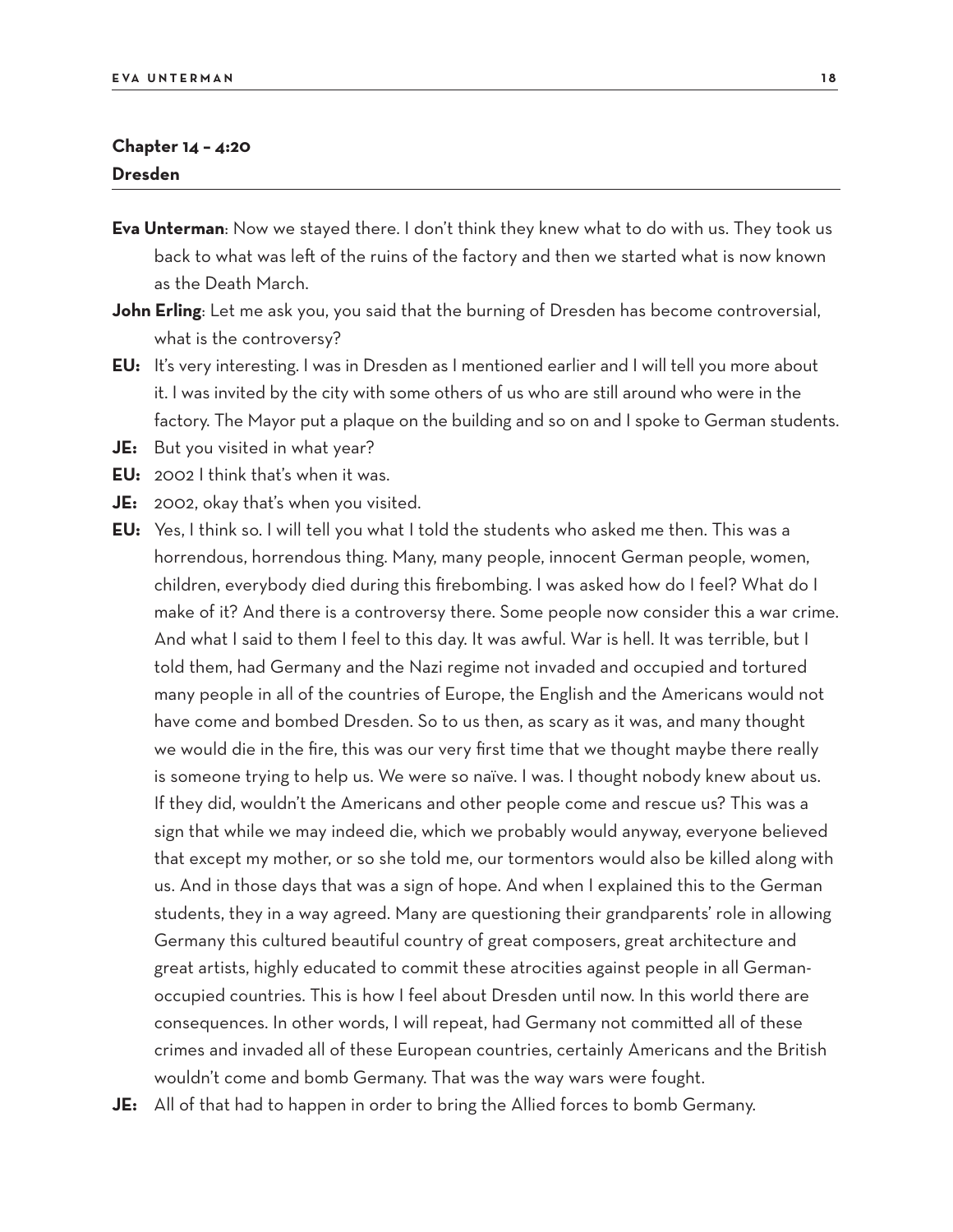**EU:** That was then warfare. It is now different. They bombed the whole city. Now mind you so that the Germans, you know what happened to London for instance, that was what Eisenhower and the British saw as a way to stop the Germans. The Russians were fighting on the Russian front. You know of course our heroes that landed on Normandy and this was to end the war. This was to get the people against their own regime. War is as I said, horrible.

# **Chapter 15 – 2:40 Return to Dresden**

- **John Erling**: Let me bring you back to the factory and you being in the basement, did everybody around you also escape? I mean the very fact that you got out of that is a miracle.
- **Eva Unterman**: It's unbelievable as is much of everything that I remember. Because being in these camps, it's one thing and then I was there during what Germans experienced from bombings. So it was just horrendous, but they got us out somehow. When I was back in Germany in Dresden a few years ago, we went through that basement. By the way, it is now again a cigarette factory. And we went up the stairs that went up from the basement. They are still all there. Here is something that is so important about Dresden, while there I was given, as were the other people with me, there were people from England, from Australia, from Israel, the U.S. Czechoslovakia, there were 20 some of us. We were given the documents from the day that we left Lodz, all of us on the same transport, going the same route to the same camps, ending in Dresden with the metal factory. My father did not work in the metal factory, but he had some connections. He knew some people and we were put on the list to go with the metal workers. We were originally supposed to go to the metal factory after leaving Lodz, but as in Schindler's story, we ended up in Auschwitz and Stutthof and eventually in Dresden, and that's why I was with my mother as were some other children on that list to go to Dresden, so we were not taken away and murdered in Auschwitz. Some were because there was lots of confusion going on.
- **JE:** So that's why you escaped Auschwitz?
- **EU:** That's right.
- **JE:** There was a mission and a reason for you, they wanted you to work in the metal factory.
- **EU:** Yes, yes absolutely. And I have all of the documents and right now I feel chills thinking about it because for all of these years I didn't know and I tried to search for it because I knew I was in that factory, but I didn't know any people.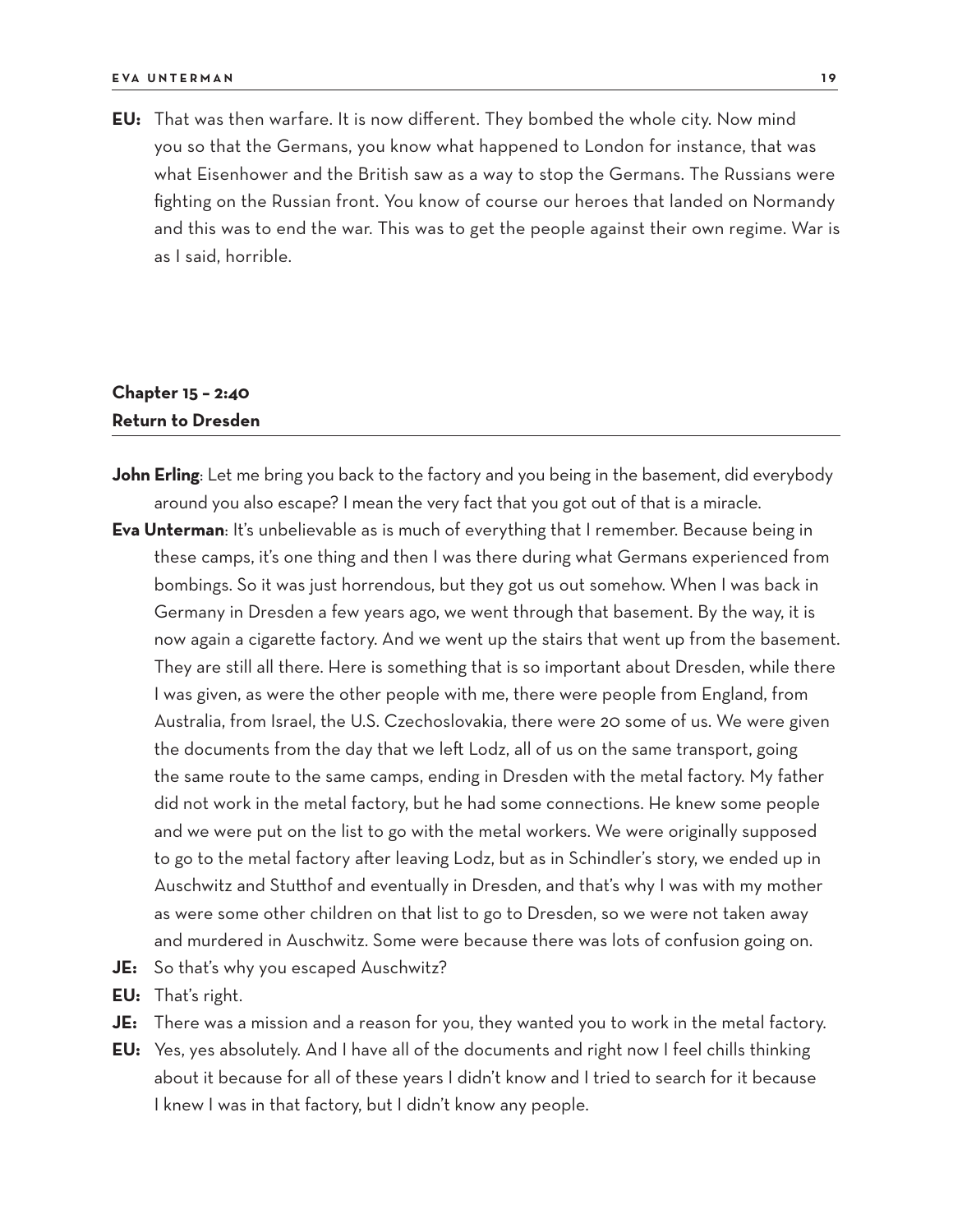## **Chapter 16 – 6:00 Death March**

- **Eva Unterman**: And while we were on this trip to Dresden, I met people who were on the same transport. I will tell you about one woman that I met on this return trip a few years ago to Dresden. We were on a bus retracing our route of the Death March. And while we were on the bus a lady is sitting next to me and we start speaking, she is still speaking Polish, she lives in Israel. But people had this Polish connection and they were speaking Polish to each other and I said, "Please, I don't remember Polish anymore, speak English or German, which I know." They said, "You don't speak Polish?" And I said, "No, I live in Oklahoma, there just isn't an opportunity to speak Polish." So this lady sitting there she starts speaking to me in English, she knows English and we exchange our names and she heard my maiden name, Wolman and she said, "Wolman, Wolman, Wolmanowa." In Polish, a woman's name changes. It's different from a male's. The Wolmanowa was my mother. She says, "I remember her! And she had a little girl with her, and that's you." And we embraced.
- **JE:** Wow.
- **EU:** And I am in contact with that lady to this day.
- **JE:** Tell me again, when the fire broke out–
- **EU:** Everything was burning. This was one of the bombings by the Allies, specifically the British and the Americans. The firestorm, there were two bombings and it pretty much erased that very beautiful city. But this is what I meant when I said that we the prisoners, the workers in that factory felt that there was someone that wanted to win the war to help us. I didn't know it until then. How could this be going on if the world knew?
- **JE:** Yes.
- **EU:** So if I may, I would like to tell you what happened now. After awhile they decided to walk us to an unknown destination and this is now March 1945 after the bombing of Dresden. And we walk along the river for days and days and people who can no longer walk collapsed and are shot on the spot. We were weak and sick and hungry but we kept walking. It seemed like an eternity. Nights we spent often in open soccer stadiums. And while we were walking, a nail in my left wooden shoe, I still have the wooden shoes, embedded itself on the side of my left foot. I was in terrible pain and I begged my mother, we always walked in groups of five. It's called a Death March. We were dragging along. We weren't marching. My mother was on my right side and three other people were walking with us. I begged her to stop because I was in such pain. She asked the SS woman, she was not German, she was from the Ukraine, if we could stop for a minute so she could pull that nail from out of my foot and get it with a rock out of my shoe. And the SS woman said, "No." in German. She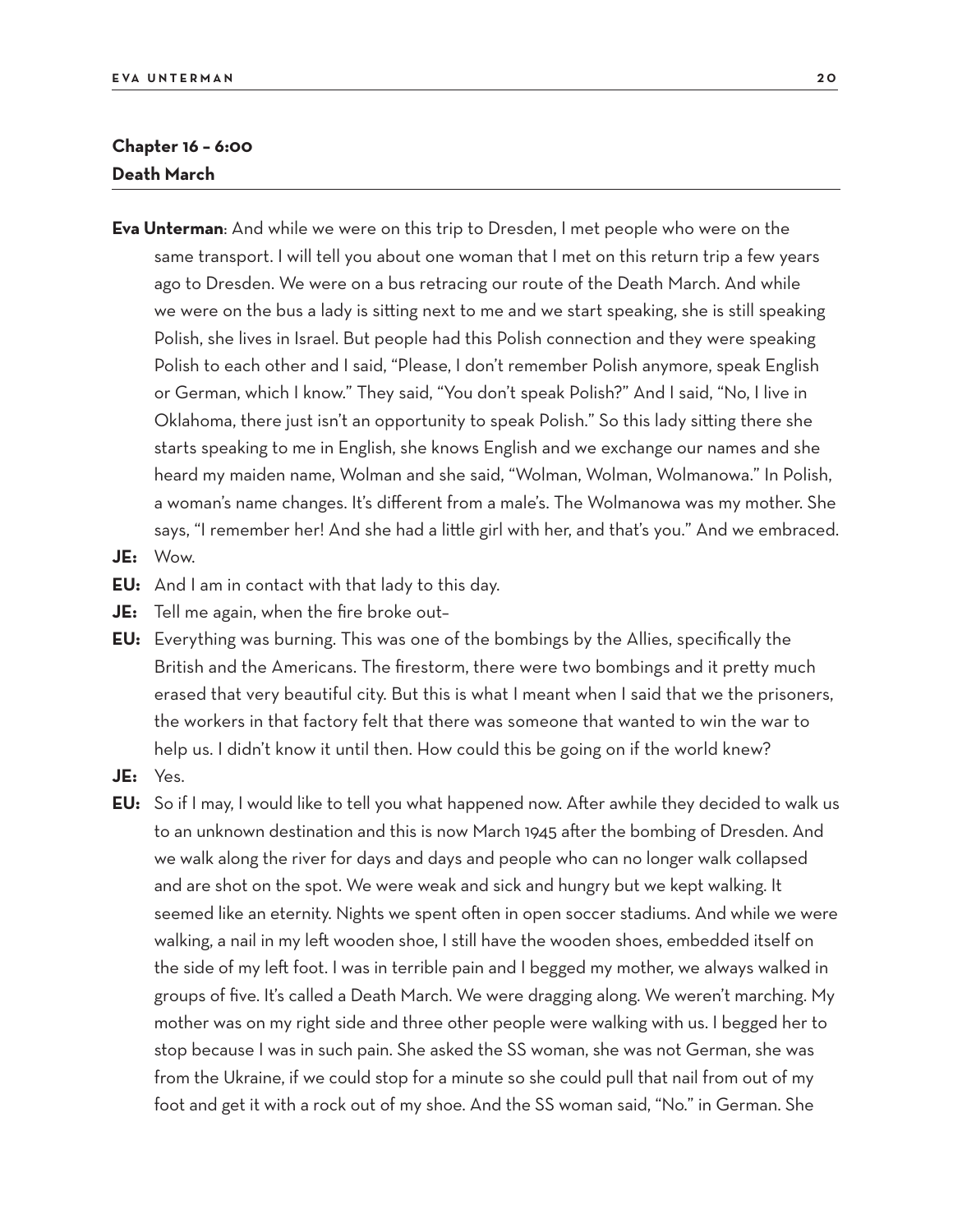shouted "No!" and you don't ask again. And mother kept pulling me along until we finally got to this stadium where she was able to get the nail out of my foot and out of my shoe. Some rag was torn off of what we were wearing wrapped around it. How I didn't get a blood infection I will never know. I still have a scar there, to this day, a mild reminder. But I must tell you something else during this walk. It was dusk and we were walking through a very picturesque little town, always walking down the middle of the street. I remember seeing curtains on windows and lights and thinking I will probably never live like that again. These people had beds and families and food. A German man, a civilian came from somewhere and came right behind my mother and handed her a piece of bread. And I always tell the students or anyone for that matter that this man was a hero. Had the guard noticed this man, he would have been shot on the spot. So when I tell the kids to remember and learn about these monsters, Hitler and Eichmann and all of the others. To also remember people like Miep Gies who saved Anne Frank, such people as Raul Wollenberg, Oscar Schindler, and this unidentified German civilian who dared to give a Jewish woman a piece of bread.

# **Chapter 17 – 6:42 May 8, 1945**

**John Erling**: Didn't you hear that your father was also marching?

- **Eva Unterman:** Well, we heard but we didn't see anybody, there was just women, we didn't know if that was a rumor at that point or not. There were some women saying that the men are also marching, but who knew? And the last that we heard from this Polish guy was that my father was very ill. So, we are walking and I have since found out, I had no sense of time, for 11 days when we arrived in a most unusual Ghetto camp called Theresienstadt, in Czech, it's close to Prague and I remember that there were windows. Seeing a window in a camp, wow, that was so unusual. But it was there on May 8, 1945, which happens to be the last day of the war we were liberated by Russian soldiers.
- **JE:** How long were you in Terezin before you were liberated?
- **EU:** A very short time, I don't know how long. And suddenly the word got around that the SS was gone and we could hear the tanks approaching and they were Russian soldiers who gave us food. That's all we wanted was food. And people ate, myself included, we ate and ate. Se, starvation cannot be explained and I never tried to do it, but we just ate. Many people became violently ill, some died, because our stomachs were not used to all of this food. But that's what people wanted to do. We just wanted food and the Russians gave it to us.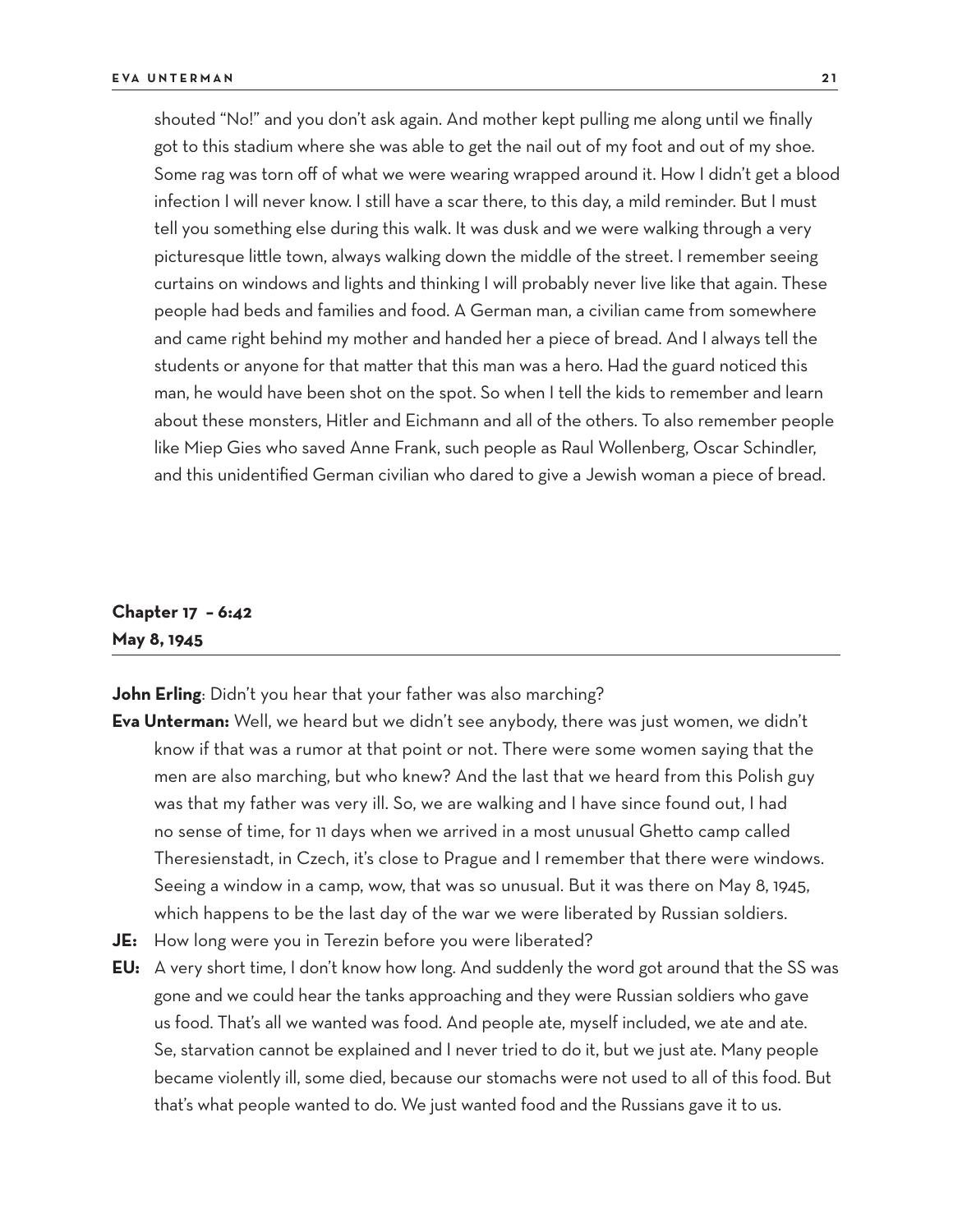- **JE:** The feelings that had to be coming over you…
- **EU:** It was a moment or a time of disbelief for me. I will only speak for myself. What do you mean it's over? "You're free." The Russian soldiers told us, "You're free." Well, what now? What happens? The first thing, like I said, was eating and then people started searching for their relatives. That went on for years. It is still going on. I still attend a conference, which I will attend again in November where people are still, how many years after the war, 65 years later…there are still some people who are looking for their true identity because those children, the majority who survived, survived in hiding under false identities. In this incredible chaos, we found out that my father was there with the men on the other side and of course everybody was able to run and to walk and we were reunited. It's a most unusual story.
- **JE:** Can you bring us there? You saw your father, now you are 12 years old. He hadn't seen you for all these many years.
- **EU:** It was, just…really there weren't words exchanged, just hugging and crying, hugging and crying. And then for many people and for us, once we overcame the initial shock was, what about other family members? What happened to them? I mean we were a family. I had cousins and uncles and aunts. My father has a sister. What happened to all of them? And then the search started, which consumed everybody. First, we were unable to move, we were skeletons and we were so, how shall I say this, just too weak to do anything. So we stayed in Theresienstadt and once we were able to move, people wanted to go home to Lodz my home, our home. Mind you, there was no transportation. You didn't go to a train station and buy a ticket. People moved around by walking or hitchhiking. People were moving in all directions. Those Germans, the ethnic Germans from Poland and Czechoslovakia were being sent back to Germany. And all of the camps, people who survived in all kinds of conditions were trying to find home, wherever that was. It was a time of unbelievable tumult and confusion, really confusion. And by the time that we were able sort of to think of going back, word came from Poland that some people who went back were not welcome. There was a town in Poland where some people returned and they were killed because their former neighbors did not want to part with all of their belongings that they looted from the homes of the Jewish neighbors. It's very complicated. It's unbelievable. I shouldn't say unbelievable because to me, everything is believable. And I don't know if I should interject, but I will, when I came to this country, in all of these years, this happened over there, not in America. The United States, this was the country of liberty, of freedom, of people being true to their what we thought was human nature. Atrocities didn't happen here. Of course there would be some, somebody got shot or this or that, but nothing organized. We weren't perfect. There was slavery here and when I came to Oklahoma I learned about the American Indian. Horrible things happened, but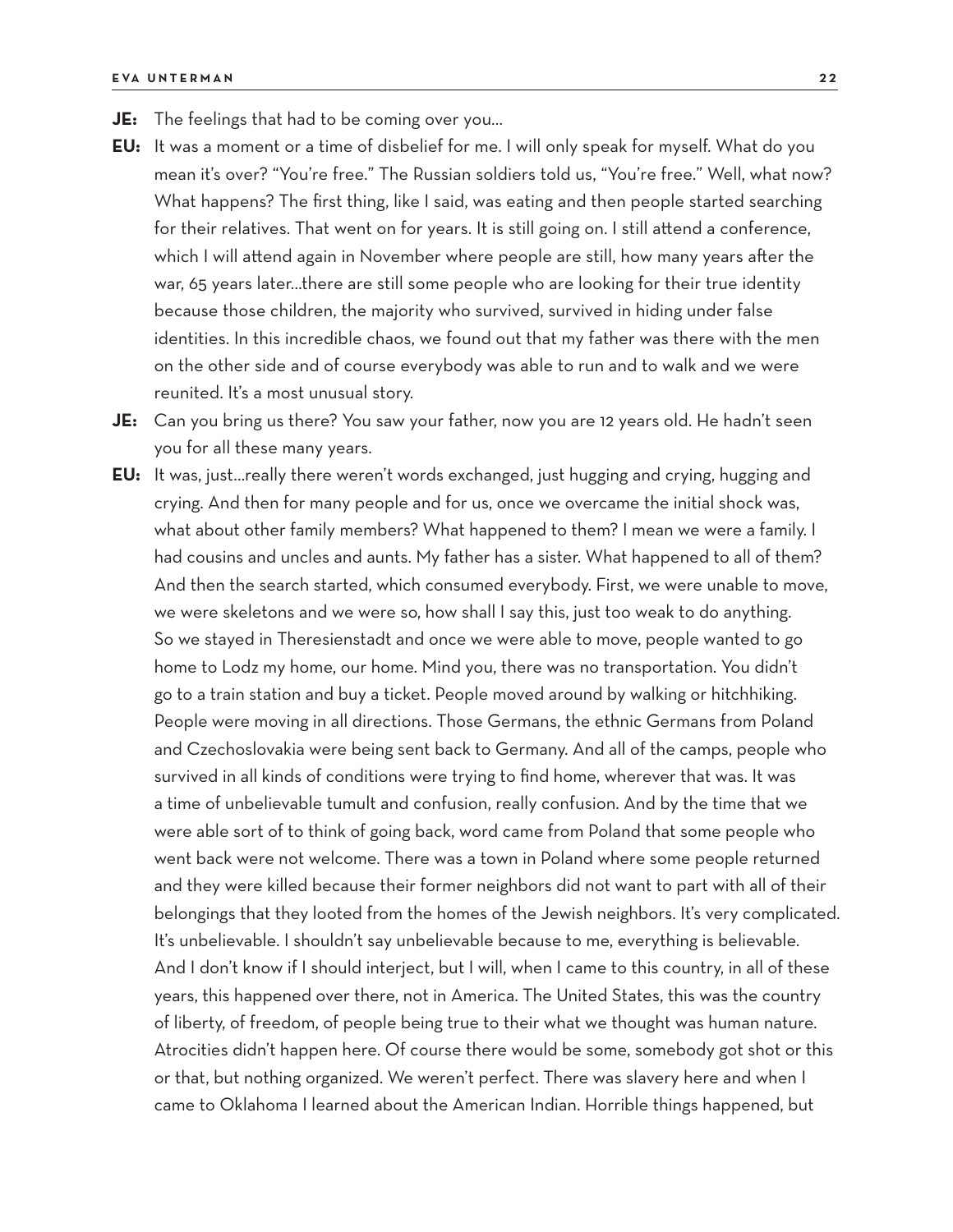Americans came out of it eventually after all of this and realized their mistakes and tried to make it right. And I am a very proud American citizen and an Oklahoman. This accent, don't let it fool you, I am after all of these years, I am an Oklahoman.

# **Chapter 18 – 2:16 9/11**

- **Eva Unterman**: And then what happened, which changed much of my thinking, or reinforced my thinking, was 9/11. Because the unimaginable that happened in Europe on a different scale in a different way, something unimaginable happened in the United States where innocent people were murdered and it has influenced me ever since. I remember watching when those towers collapsed and seeing ashes and all that we all watched in disbelief and thinking, there are human beings who were trapped in the airplanes and in the buildings. Who could imagine such a thing? Who could imagine that gas chambers were built and people murdered in them in Europe. Who cold imagine that airplanes would be hijacked and people would be murdered in the United States. It affected me deeply.
- **John Erling**: You realized that our country the United States is vulnerable too and continues to be vulnerable to this very day in October 2010?
- **EU:** I think so. I know so and that has influenced me as I said because something like this wouldn't happen in America. Well, I have come to the conclusion, unfortunately, after Auschwitz, and after this horrendous killing that happened in our own country, I think anything is possible. And I do believe that most people can be brainwashed and enough propaganda can influence them unfortunately to commit terrible, terrible acts of brutality against other human beings.

# **Chapter 19 – 4:30 On The Move**

**John Erling**: Okay, so take us, after the Russian troops liberated you. You were looking for family members and wondering where you were going to go? Then perhaps you became afraid to go back to Lodz because you heard others had gone back to their communities and they were actually killed. What decisions are made then?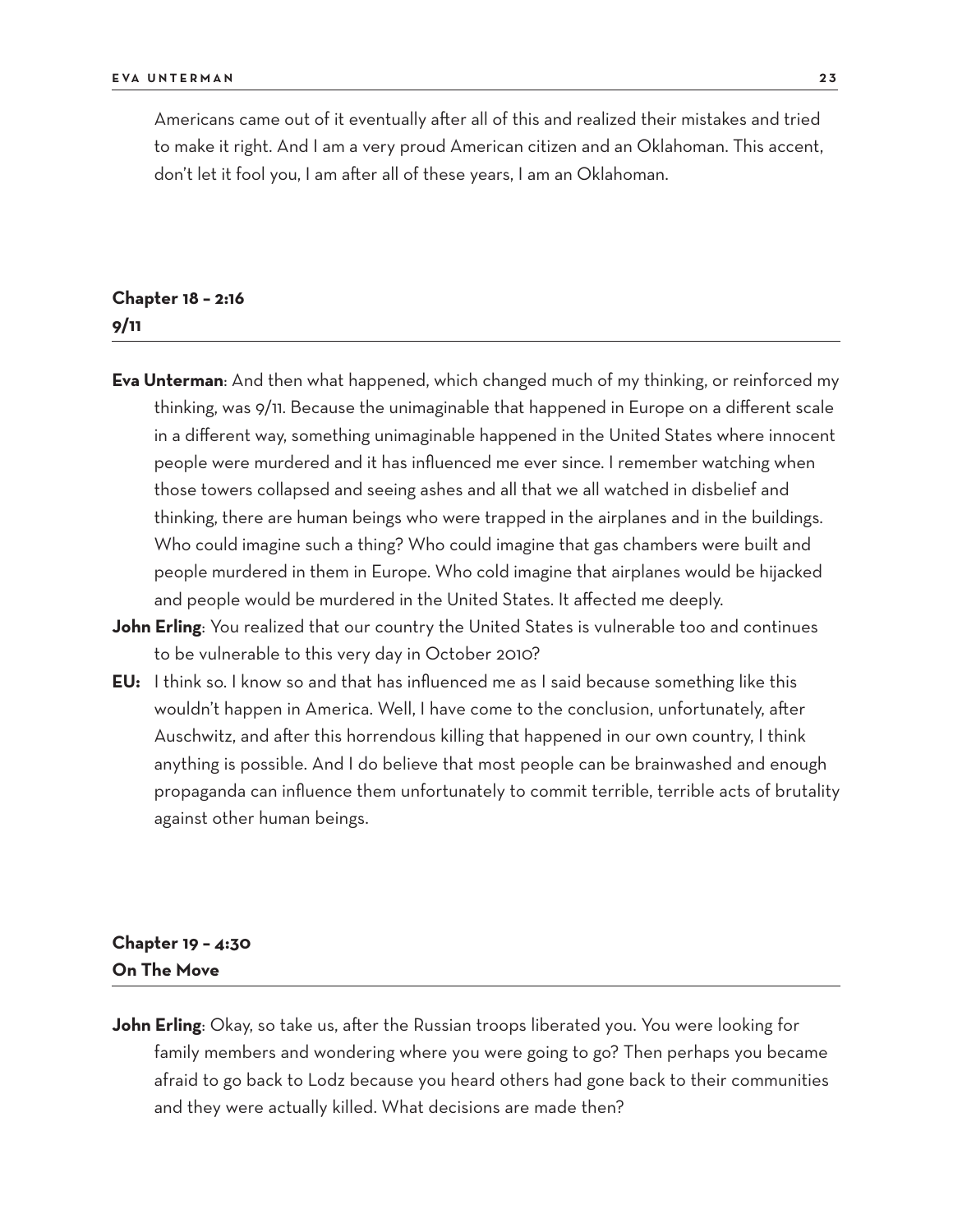- **Eva Unterman**: What now? Well, first many of us got a ride in to Prague in what was the capital of what was then Czechoslovakia. In Prague the Red Cross and other agencies set up stations so that many people, that were in that part of the world and survived the camps, could head to Prague. At the train station and in hotels food was distributed. I remember my first bath. I remember getting some clothes and sitting at the table with my mother. My dad was very ill and he physically, and to a point emotionally, never quite recovered. But my mother was a tower of strength through all of this and again now. So we were in Prague and now, what do we do? You know, we can't stay here, but we had to stay long enough to regain some strength. And then they decided that my father's uncle, the legendary uncle Leon Goldman, brother of my grandmother Wolman. He lived in Switzerland, and the aim became to reach him, but how? What do you do? There was no way. So then, we started a journey that is an unbelievable story on its own and I won't go into all of it. We were in the Russian Zone. We were in Czechoslovakia and then we were in the Russian territories so to speak. And to get to the American-occupied areas of Germany was just the aim of everybody.
- **JE:** Were the Russian soldiers kind to you or sweet to you always and accommodating?
- **EU:** I had no bad experiences. Those first Russian soldiers who gave us food, they were very good to us. I have since heard stories that the Russians right after all of this were already closing the borders. And that with the second wave of Russian troops, there were horrendous atrocities committed by them toward anybody. Again, we were just very enclosed and you didn't know what to expect or who was your enemy or who was your friend. But it was known that the thing to do was in some way to reach the American Zone, which we did. We had nothing to carry. We had no belongings, but somehow we walked and some others managed to walk through the countryside into the American occupation zone of Germany. We walked through no man's land so to speak.
- **JE:** So that was many days?
- **EU:** Oh yes, yes, many days but we were used to this. At this point we had some strength and we walked and there were some others too. You should know, there's a wonderful book written by a historian and her name is Ruth–oh, I will think of it in a minute…I'm so sorry. And there is also a book written by a Tulsan, a history professor at TU, Dr. Jay Geller about being safe for Jews. The safe place after the war was in Germany. The book that Ruth has written is called Safe Among the Germans. Why? Because that was the place that the English and the French and the Americans set up the displaced person's home, the camps, DP camps. They were set up to help those who survived the German concentration camps. And those DP camps were set up in Germany and that was the safe place to be under the protection of the British and the French and the Americans.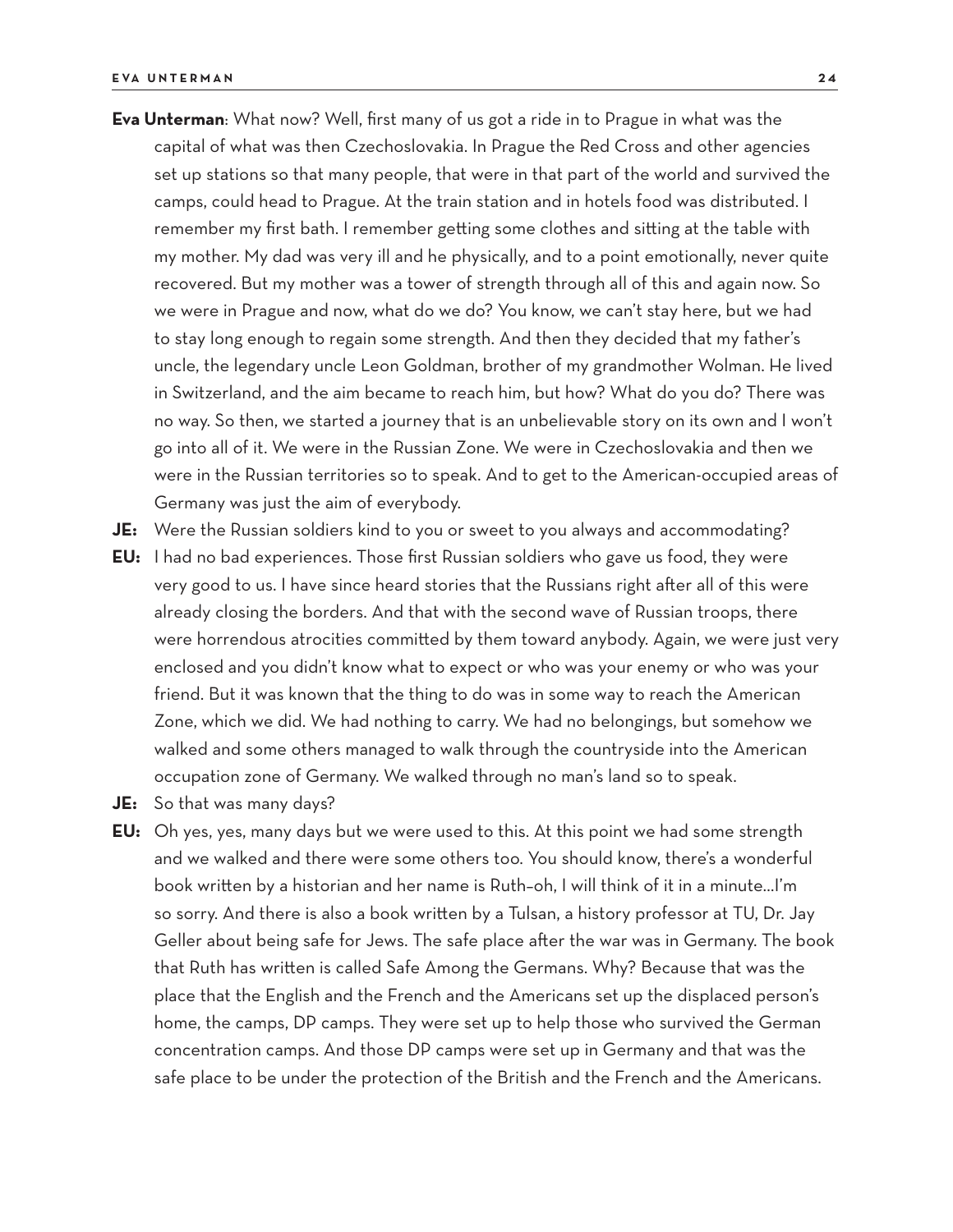# **Chapter 20 – 6:10 Ludwigsburg**

**Eva Unterman**: So you see, the story continues. On our way, somehow to reach Uncle Leon, we traveled in whatever way was available, hitchhiking…everybody was on the move. And then we spent the night in a German town not far from Stuttgart. We were traveling toward Stuttgart and we hitchhiked a ride on a truck. It was evening and the driver of the truck said, "You know Stuttgart is bombed, you won't find a place to stay the night. But we are going to drive to this little town, 14 kilometers from Stuttgart called Ludwigsburg, that town has not been bombed." Because traditionally large cities were bombed and small towns were left standing. He said, "I'll drop you off here and you spend the night." He told us what to do. "And then tomorrow you can continue your trip to Stuttgart." He dropped us off by these tall stairs in front of a church in Ludwigsburg. I remember that so clearly. And as we got off the truck, my father grabbed his chest and he fell. My mother told me to stay with him and she ran for help. And it's in Ludwigsburg by chance, I'd never heard of the place before, that we, after all kinds of long struggles stayed. And it is in Ludwigsburg, in 1952 where I met an American soldier Herb Unterman, who became my husband, and that is how I came to the United States.

**John Erling**: Your father then, he grabbed his chest, what was happening?

- **EU:** Well, mother ran for help and this wasn't far from the mayor's office in that city. And what happened in those towns was that when the Nazis fled, whoever the mayor was and his cronies, they fled. And the occupation force installed people who were in opposition to the Nazis, they were either known or brought in from France or somewhere and installed as mayors of these little towns and big cities. So first, they got someone to take care of my dad. He had suffered a heart attack. And, I don't know if I should go into all of this that happened afterwards because it's all so unbelievable. There was no plan. You just tried to survive. Okay, the war is over. We are no longer hunted but we have to eat, you have to have a roof over your head, and there we were in Ludwigsburg, where there were no other Jewish people. And the mayor who was installed by the French, he wanted to help us. He became a friend. And the story from then on just takes on all kinds of strange circumstances.
- **JE:** Your father, did he survive that heart attack?
- **EU:** Yes, my father did but he was very weak.
- **JE:** Is that where your parents continued to live until their death?
- **EU:** Correct. Yes. They tried to leave. We were on our way to Cyprus to go to Israel, all kinds of things happened, but eventually they returned to Ludwigsburg where there was safety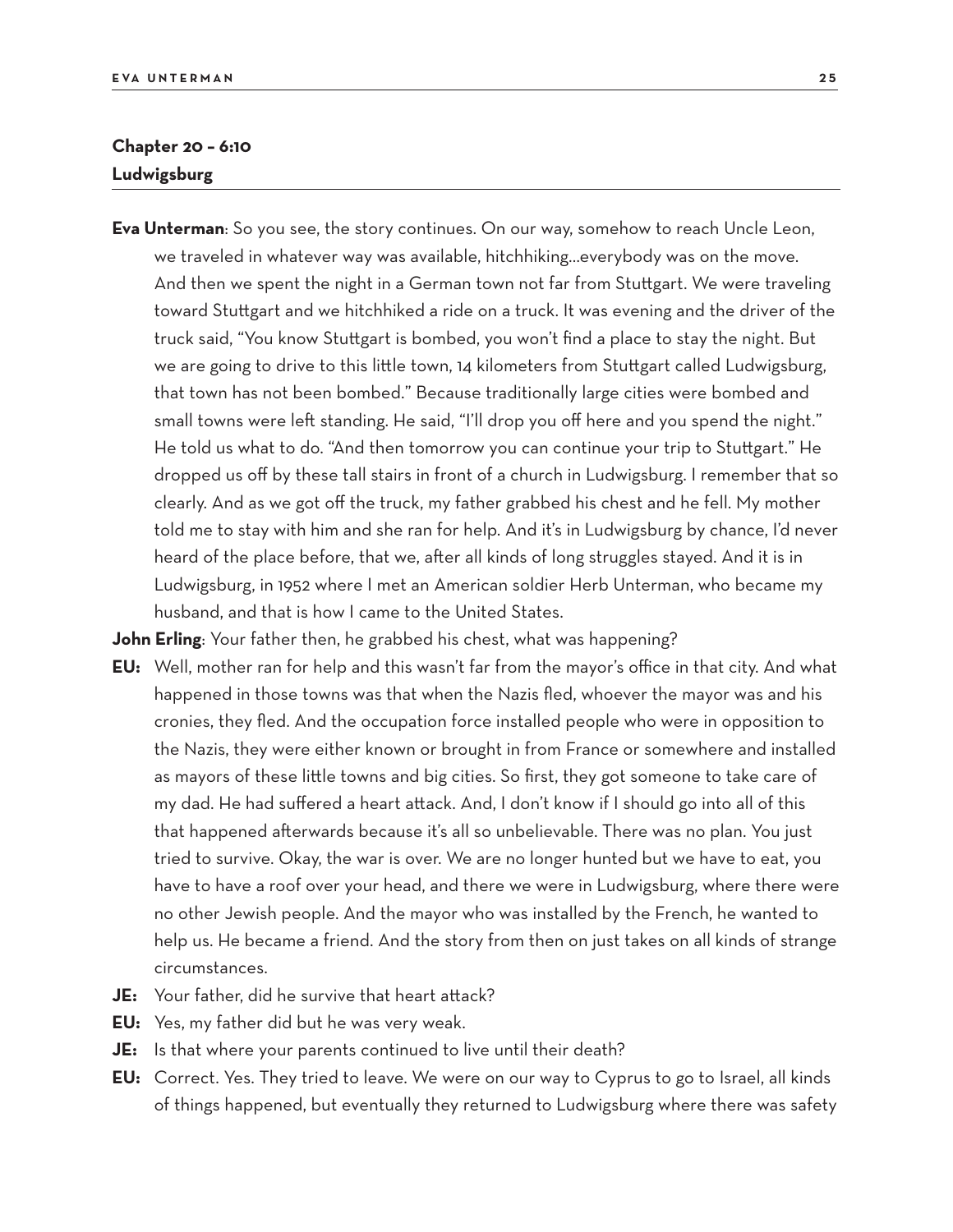and life. My brother was born there in 1948. It was always just for the time being. But then when they realized that they couldn't go anywhere right away. They didn't know what to do with me. I had just had a little bit of schooling and I was 12 years old. No one knew what to do with me. I was concerned about one thing, to look like a girl. My hair was just beginning to grow in and I wanted to be like all of the other girls. We didn't talk about the past, very few people did. That is true of many survivors and American veterans. People just wanted to go on living and the past was not talked about. No one asked and no one talked. Most people who survived were late teens and early adults, those that were strong enough, young adults. Old people, there weren't any old people who survived and very, very few children. Were it not for the factory, I wouldn't be here now. So in Bergen-Belsen those people who survived, lost their families, husbands, wives and, of course, the children…within a very short time they found a mate and were married and had children very soon afterward. The highest rate of babies born was at that time, in the 1940s after the war in the DP camps, particularly in Bergen-Belsen. I was involved in bringing a program about it to Tulsa. I have books on it. There was this need to live. It's a very strong impulse among humans and we see it in the garden among nature also. Jewish people traditionally have overcome nothing like this, but horrendous, horrendous tragedies and went on, and that was the focus of most, to go on.

# **Chapter 21 – 5:40 Israel?**

John Erling: You were 19 years old when you met your husband Herb? **Eva Unterman**: Correct.

- **JE:** What was going on in your life between 12 and 18? Were you getting an education then?
- **EU:** Well, like I started saying, they didn't know what to do with me. I spoke Polish and a little bit of German. They couldn't put me in first grade, so they decided to put me in a German school just for the time being with my contemporaries and I had private tutoring all along. And I attended school in Germany in Ludwigsburg and I also took classes in Stuttgart at the Academy Arts School. I loved art. I loved drawing. You know, kids now sit and play video games. I used to either read or draw and paint and do that sort of stuff. My formal education is limited by those years but I've always been an avid reader.
- **JE:** So your contemporaries were ahead of you in their education?
- **EU:** Oh totally. I didn't even speak the language. And besides German in those days in German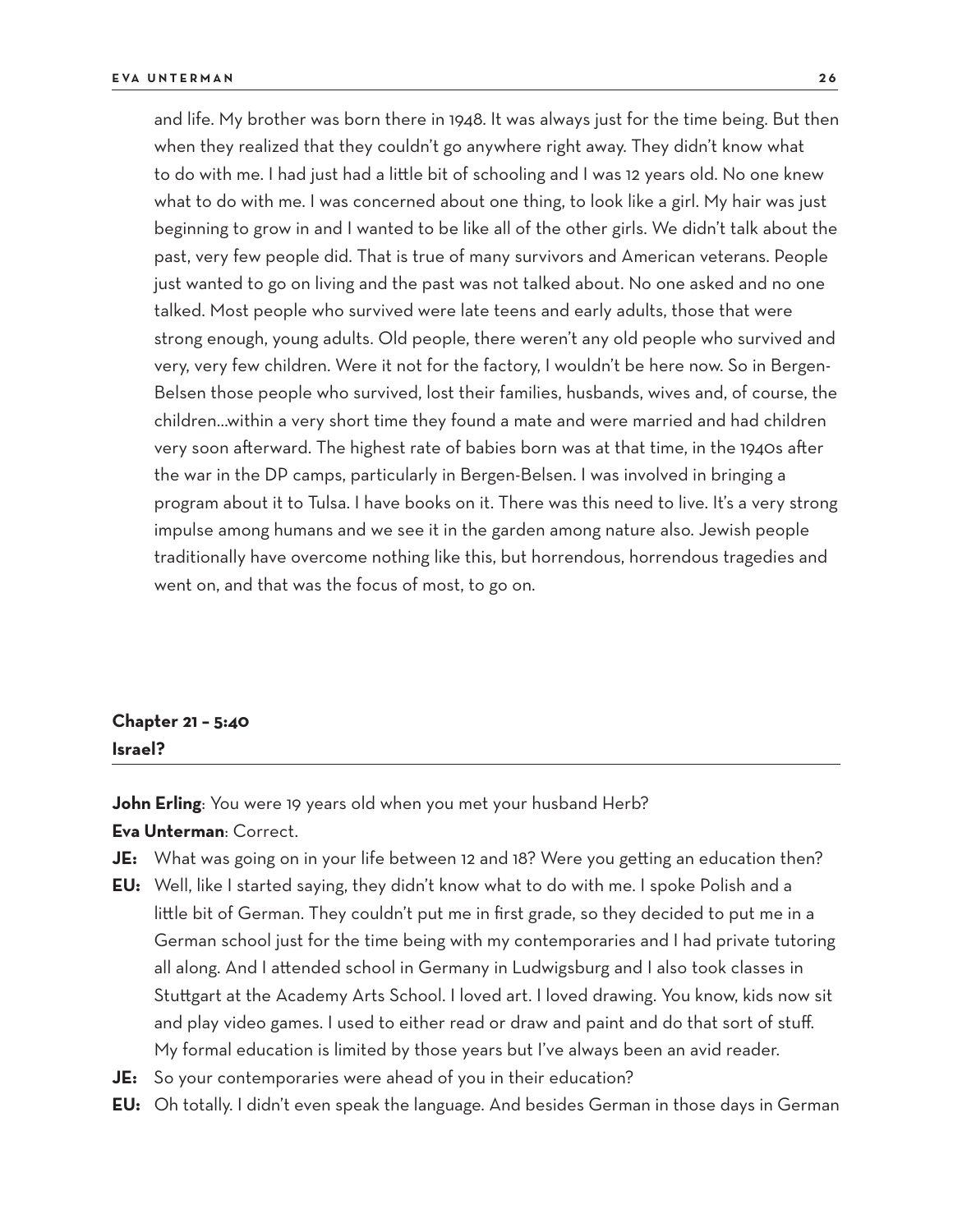high schools there weren't any electives. You weren't given just choices. So besides German, which of course these kids grew up with, I had to learn English and French and I learned quickly. I think that when kids are motivated, they learn quickly. It wasn't easy.

**JE:** So did you continue through high school?

**EU:** Yes.

- **JE:** You did graduate from high school?
- **EU:** In a way, yes, I didn't ever get a (inaudible), but I went all the way through with my contemporaries.

**JE:** Right.

- **EU:** When it came to history and to language I did quite well. Math was a puzzle to me then and well, I am better at it now.
- **JE:** The fact that you were a natural student, you were a reader, you enjoyed books, you educated yourself.
- **EU:** Absolutely, yes and I still do. I am a curious person by nature and history has always been my favorite subject.
- **JE:** By the time you met your husband and then came to the United States in 1953, your parents had passed away by that time?

**EU:** No.

- **JE:** Okay so you left them then, both of them then?
- **EU:** That's right.
- **JE:** Both of them then were living at the time?
- **EU:** That's right.
- **JE:** And was that the last time that you saw them?
- **EU:** No.
- **JE:** Okay then tell us.

**EU:** Well, my husband and I met when he was stationed there and as I said he was an American soldier. He was stationed in Germany during the Korean War. We met. My parents at that point had a little shop that originally was for the Allied troops only and it's another unbelievable story. This mayor that my mother and father befriended, this French man, had an idea since we couldn't go anywhere. Now there was an attempt. We were going to Israel as most Jews wanted to go to America or Israel. America was impossible. The United States I should say was impossible to get a visa to. We were all stateless at the end of the war. All concentration camp survivors were stateless. But when it came to immigration, we were on the quota of the country of our birth. I would probably be still waiting. Everybody wanted to come to the U.S. and to what was then Palestine. But there was the Jewish Brigade, the Jewish Army that was forming in the region called Palestine and they made attempts to bring some survivors over. The ship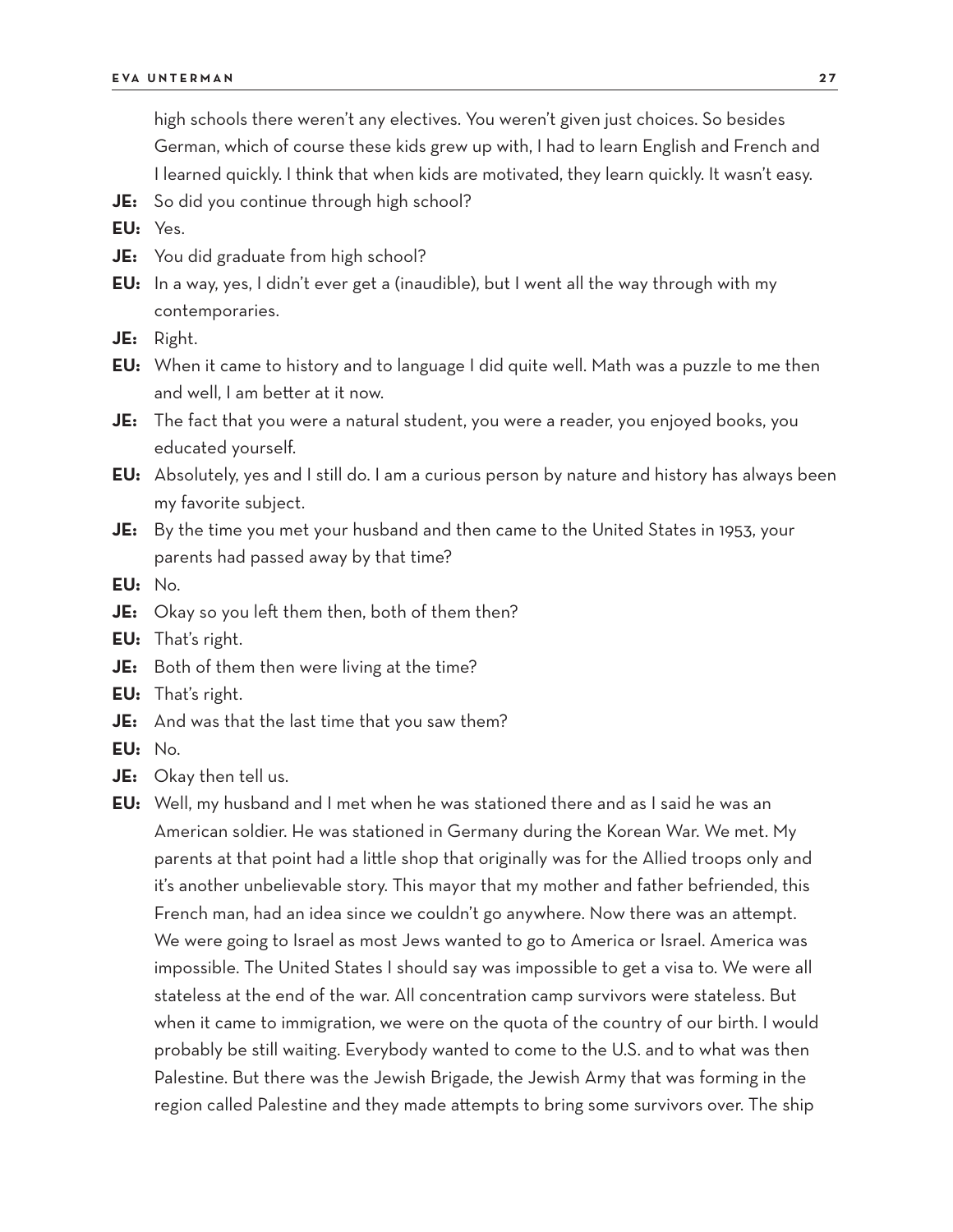the Exodus, you know that story, it was made into a film and I met Ruth Gruber who wrote about it originally. Anyway, we too, my family wanted to go to Israel, first America, but Israel, Palestine. And, we joined this group and as we were traveling on this truck, it was on this truck that my mother who always spoke with strangers, starting speaking with the Jewish soldiers who were helping to transport us illegally. We were heading toward Cyprus, which was a camp for people to stay at, for the survivors mostly that had the need for a homeland. And as we were approaching the city, my mother was speaking to him and he said, "You know you are going to a camp, there's no telling when you'll go to Israel or Palestine." It was Eretz Israel, that's been the traditional name by Jews in Europe for a long, long time, Eretz Israel, the land of Israel. My mother knew she had two brothers there, but couldn't get in touch with them. But when she told this soldier who her brother was, especially one, he knew him. And he said, "You don't want to go to Cyprus, you'll be in a camp there and there is sickness and it's a terrible situation." My parents had no idea and at this point the word camp…they weren't going to go to a camp. We got off of the truck outside Munich and hitchhiked a ride back to Ludwigsburg.

# **Chapter 22 – 5:40 Herb Unterman**

**Eva Unterman**: So we returned to Ludwigsburg to the Mayor who was so happy to see us. He had an idea. He found us a place to live and he had an idea. All the stores were closed. No shops were open. All of the soldiers, the Americans and the French that were there, the occupation soldiers wanted souvenirs. So he had the idea that there was a little store and some guy had owned it, some big Nazi, and he had left. And with his connections and my mother's ambition and strength, they could open a shop for the Allied soldiers only, which they did. There was no merchandise that one could buy, so we made souvenirs. Mother and I would sit at night, my father too, but he did more of the writing stuff. She made her pillows out of whatever fabric that the Mayor with his connections could get. Again, she made her famous pillows. I would write "Souvenir of Germany" on empty cardboard boxes that we got somewhere with pencils. We opened the shop like at noon, the word got around. There were soldiers, Americans, this used to be French territory then it became American. They sat on the sidewalk waiting for the shop, which was named after the Mayor's daughter, to open for a couple of hours. We sold our souvenirs and went home and started making more souvenirs. And eventually, other stores opened, a few, but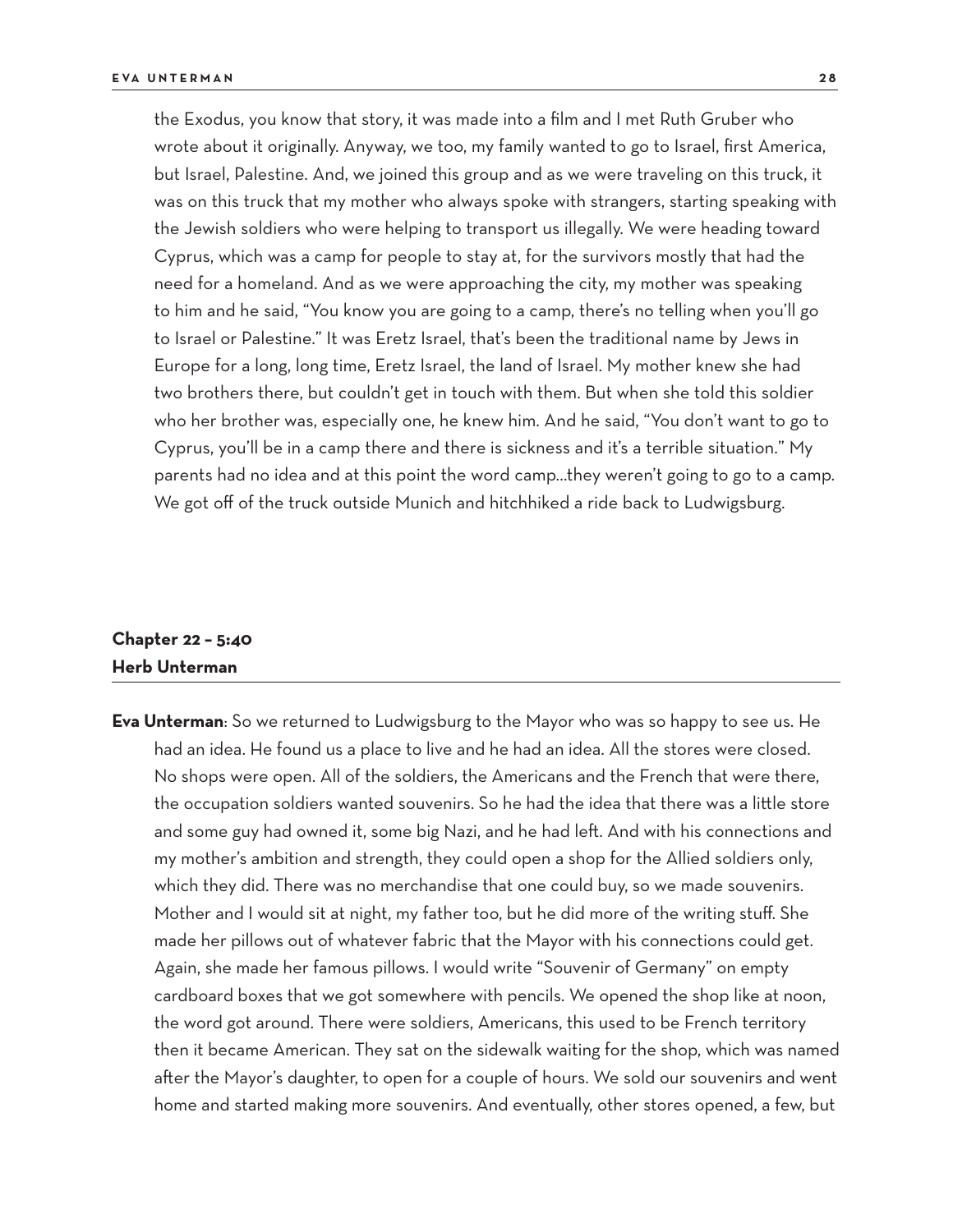they did. Ours stayed a little gift shop and it was in 1952 that this American soldier came in. Mother didn't know much English but learned quickly. But any American soldier, you know, they were our friends, our liberators. And this young man came in. I'll show you a picture of him. And he started talking to mother who didn't know much English but that didn't stop her from talking. If they didn't understand her, it wasn't her fault it was theirs, so she was just making conversation. And he showed her what he wore around his neck, which was a Mezuzah. A Mezuzah is a Jewish sign just like the Star of David is a sign. He showed it to her, and Wow, a Jewish-American, that's instant family and she of course invited him to go home with her and she would fix him a home-cooked meal. And this young soldier from Brooklyn, New York and I became friends. And then when he left a few months after that, we continued to write and he asked if I would come to the United States and we would get married. Of course, what a question! First of all, he was so much fun to be with. Herb Unterman had a great sense of humor. He was an American. Anything American was to me magical. And I met people, soldiers and their families and thought this was the real, good world. Then it started, how am I going to get any papers? We didn't have any money. He didn't and we didn't. So, he had an idea. His family had relatives in Toronto, Canada and I found out it was much easier to get a visa to Canada. So under a false pretense I managed to do that. And I left in late January 1952 on a ship through Paris to Halifax and eventually to Toronto where Herb and his parents waited for me. We were married in the Holy Blossom Temple two days after I arrived on February 4th, 1953. I had to stay six months in Toronto to get papers to come to the United States. And I then of course studied for citizenship, which was very important to me and still is.

**John Erling**: Where did you enter the United States?

**EU:** We went to Niagara Falls and entered through there. On legal papers I'm a legal citizen. I have spoken to naturalization groups of people who became citizens and I never take anything in this country for granted. I appreciate what it stands for and I believe in it. Of course now I've lived here for so long but it's so easy for people to take it for granted. Wow, there is no place on earth like the United States. There are people who are unfortunate. But the idea of the U.S. that everybody has a chance to persevere, to make whatever dreams they have possible…it is just as real now as it was when I came here in 1953.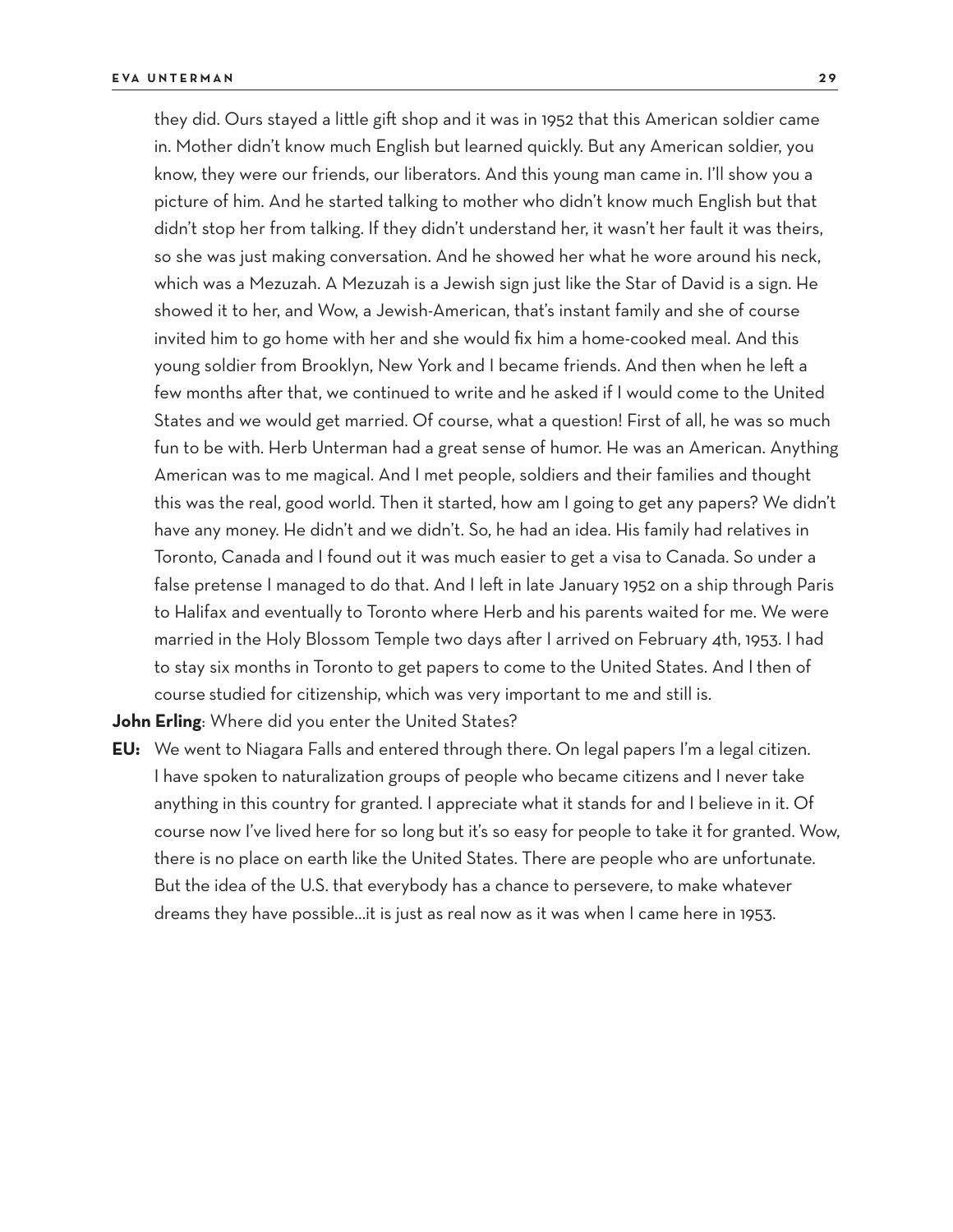#### **Chapter 23 – 3:50 Tulsa**

**John Erling**: Then you settled down where?

- **Eva Unterman**: That would be too easy. I've never lived anywhere that I'd ever heard of before. Now my husband is from New York. And even though I am married to an American citizen, I had to stay in Canada six months. He was then managing a store with a company. By the time I came to New York, he was transferred to Charlotte, North Carolina. I had never heard of it before. And here his parents had picked me up and shown me New York and the Statue of Liberty and all of this and then we drove to Charlotte. Well, all I knew about the American South is from reading about Scarlett O'Hara. Here I come, you know it was that kind of a naive feeling, but a beautiful feeling. So we were in Charlotte. From Charlotte we moved back to New York and from there to Amarillo, Texas where my son Steve Unterman was born. From Amarillo, we were transferred to Pampa in the panhandle of Texas. Do you know where Pampa is? It is in the middle of nowhere. And we lived in Pampa and then in Pine Bluff, Arkansas. In those days, companies moved their store managers like the Army does, always to an advancement.
- **JE:** What kind of store was this?
- **EU:** This was a junior department store in those days.
- **JE:** And the name again was?
- **EU:** Lintz.
- **JE:** Lintz. So then...
- **EU:** Then when we came back to New York…my husband when he was in Germany he just talked about New York. "You know, it's a great, great city." It is a great city, but we realized that wouldn't be where we wanted to settle. I mean I was in a state of shock coming from the Black Forest area of Germany to New York, but oh, I adapt easily. It was an exciting time. We were young, what did we have to lose? Whenever we moved, we had nothing, you know. We eventually bought a car. Then he got to know someone who owned Levine's Department Store and we went to Amarillo and Pine Bluff and Tulsa with Levine's. It was a small department store way out north, Pine and Cincinnati or something like that. What happened then was once we came to Tulsa, this is where we were going to stay. Everything about the city appealed to us. To me, the trees, green country, it's true. And we stayed here and they wanted to transfer us again and we said, "No." Our son had just turned five and started kindergarten and we wanted for him to grow up in a place he would call home. Herb quit and went to work with Zales Jewelers where he managed a store for over 25 years. When he retired from Zales he worked part-time at Moody's in Utica Square.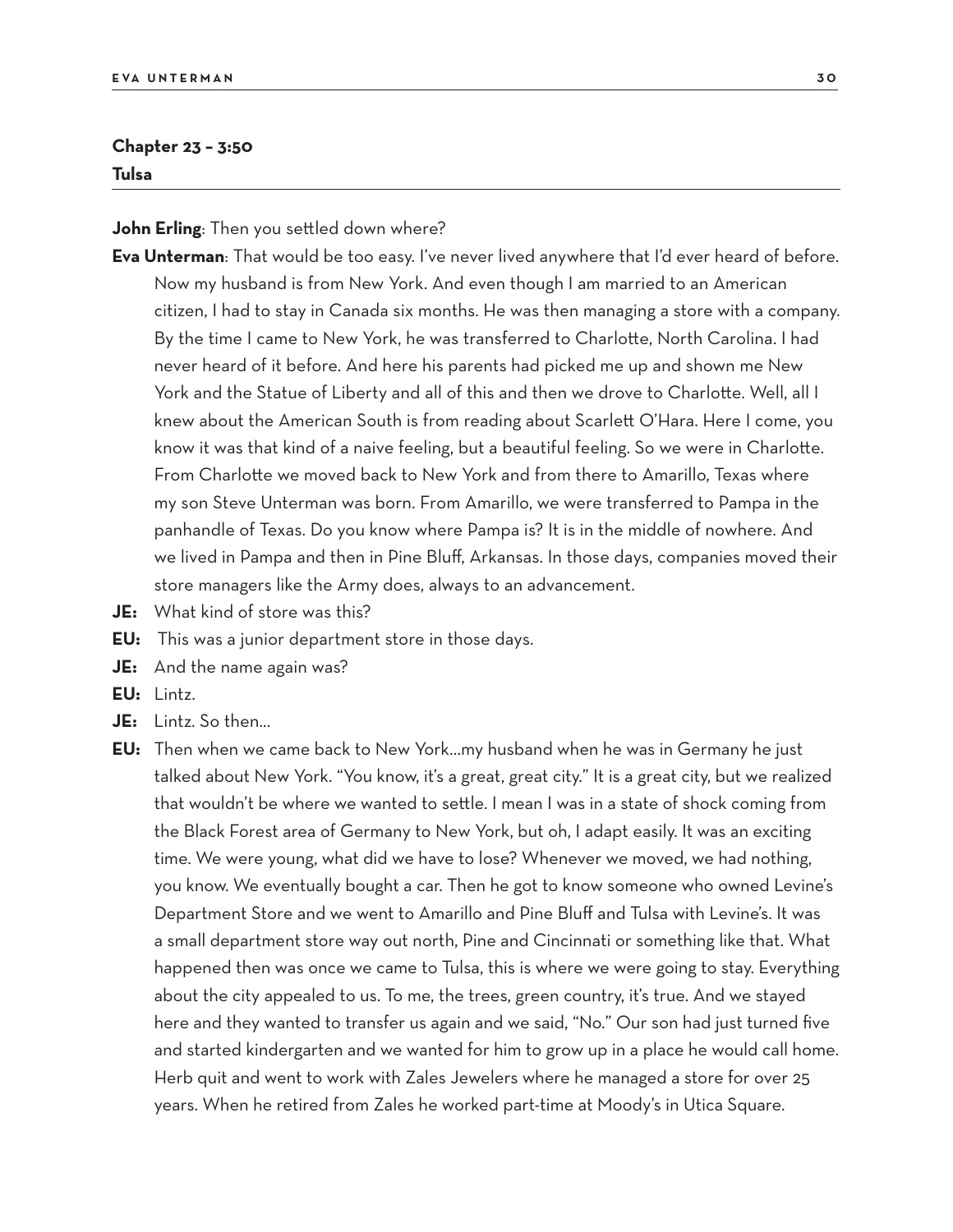- **JE:** And you worked?
- **EU:** And I worked fro Brooks Brothers. Prior to that, I spent 11 years teaching preschoolers. I was the Director of Temple Israel Preschool. When my daughter who was born in Tulsa turned three years old, I was doing that, working with young children. Then I needed to do something else and I went into retail, which I learned from my parents in that little shop in Germany.
- **JE:** I just want to ask you some overall reflections.
- **EU:** Sure. I hope I am not talking too much.
- **JE:** Oh no, this is terribly interesting.

# **Chapter 24 – 3:12 Return to Lodz**

**John Erling**: Have you ever returned to Lodz?

- **Eva Unterman**: Yes, I never really wanted to, but at the same time when we were invited to Dresden, and again I can look it up but I am pretty sure it was in 2002 that Herb and I went to Lodz.
- **JE:** Did you find your house where you grew lived?
- **EU:** Well, this was an adventure that I have actually written about. It's an incredible story. I didn't want to go and didn't go to any of the concentration camps. I didn't want to see this for me. I think it's very good that people see it, but I remember what it was like, and I didn't want to go like a tourist going to see these places. But it was an incredible event. We connected with an organization called Our Roots in Poland, which is sponsored by the Lauder Foundation. We had someone meet us in Warsaw when we arrived there. He took us around and showed us where the Warsaw Ghetto was, and all of the things that I have read about it, I now saw. And then he drove us to Lodz. Odd as it was, I made the arrangements in Tulsa through a travel agent, and she suggested that we stay in the Grand Hotel. As it turned out, that was a few buildings away from where my father grew up and where I lived with grandma Wolman when I was first born. This was the main thoroughfare and that building still stands. It's now an office building. So here we are walking, my husband and I, back and forth, and our guide made arrangements for us to see the building from the inside. I tried to remember. I remember standing as a child by the window looking out. That's what I tried to do and have the memories come back. Of course, much has changed. We went to the Ghetto area. I looked for the well where I was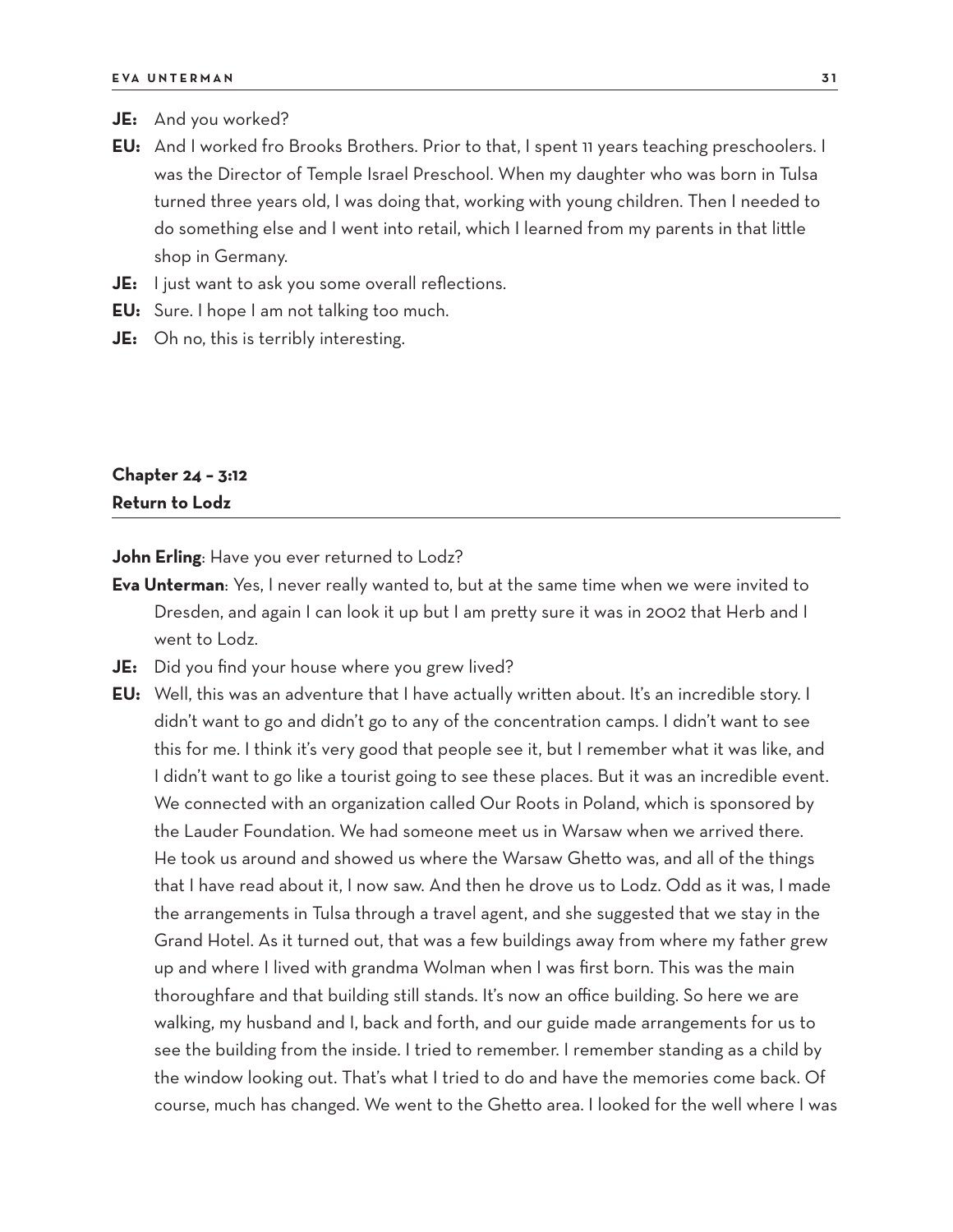hidden. I never found it. Much, much has been changed– that Ghetto area is still poverty riddled and in a bad part of Lodz. It was very, very interesting and emotional. And staying in that hotel, the Grand Hotel, on this main thoroughfare, they were playing 1930s music trying to preserve the "before the war" atmosphere. And with my father as a young man living so close to it, and with my mother, she loved to dance. We sat there. There was the dance floor and it was empty but there was music and I tried to imagine my parents, as young people, dancing on that dance floor in the Grand Hotel while dating.

#### **Chapter 25 – 5:20**

Catholic Church

**John Erling**: Let's go back, your mother and father then eventually died in what years? **Eva Unterman**: My father died in his 70s and my mother died at 81. I will get the dates. I have them written down. I have no sense for numbers.

- **JE:** And you were here in the United States when they died?
- **EU:** Yes, I did visit my parents. My mother came to visit twice. My father never did because he was never well enough. I visited them several times. My father had ultimately Parkinson's and the last time I saw him he had hallucinations from the medicine. When I came into his room, he told me to hide and to run because he thought of the nurses and the doctors as the SS.
- **JE:** You know there's a whole study about the relationship between the Polish people and the Jews, which is extraordinary. These righteous gentiles as they are called that risked their lives to save Jews.
- **EU:** Yes.
- **JE:** And yet there was plenty of anti-Semitism in pre-War Poland.
- **EU:** That's right.
- **JE:** Many Poles actually risked their lives to aid Jews.
- **EU:** Absolutely yes. Because people, you know are people. And even though unfortunately the Catholic Church did not speak up. I don't think they would have stopped Hitler, but it would have encouraged more people to help their Jewish neighbors had the Pope at the time spoken up in defense of the Jews. But there was consideration that it may anger Hitler, you see, the appeasement thing is a whole other issue I won't get into. But have you ever heard of Irena Sendler? Have you heard of Life in a Jar, a play?
- **JE:** I think I have heard of it.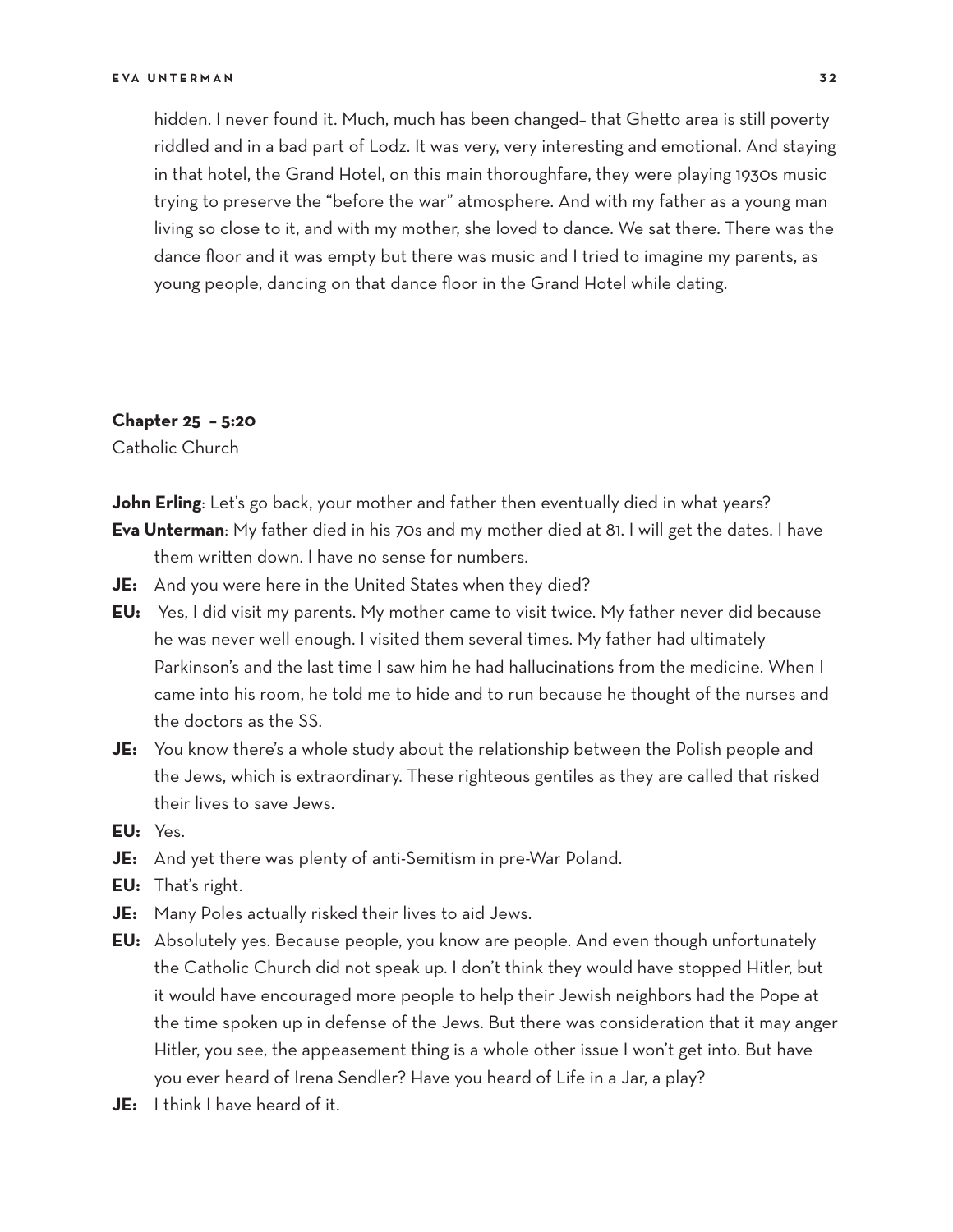- **EU:** Yes. Well, here is a woman, a young, Christian Polish woman who with the assistance of an organization saved 1,500 Jewish children, one at a time, by smuggling out of the Warsaw Ghetto. She gave them new identities. She taught them how to behave as Catholics. She found places for them one at a time, but what she did is most admirable. She saved their true identities and where they were hidden and she put the little notes in a jar that she left under a tree at her home. What a wonderful, wonderful person. And then a teacher from Uniontown, Kansas found this story some years ago and told it to his students and they visited Irena when she was already in her 90s and they have written a play, Life in a Jar. It's touring all over the world. Uniontown, Kansas. Irena Sendler and Warsaw.
- **JE:** Despite the fact that the Allies and the United States put an end to all of this, it took them a long time to finally be convinced that what was happening was actually going on. The mass killings, they were dismissed as exaggerations. And so the reports of two Jewish prisoners I understand who escaped Auschwitz in 1944, details were broadcast June 15th, 1944 by the BBC and then published by The New York Times.
- **EU:** Correct.
- **JE:** So it could not be ignored, it had to be dealt with. It took all of that time. So does that go through your head?
- **EU:** Unlike what I thought, that if only the U.S. or the world knew…they knew. But what I have read is a number of stories. First of all, there was a lot of anti-Semitism in this country. In the 1930s there were strict quotas of how many Jews can enter and President Roosevelt was very much aware of what was going on. But from the accounts that I read, his main vision–and what he had to do was defeat Germany in the war and by doing so everything would be settled. Now there were airplanes, American airplanes bombing factories around Auschwitz but they didn't drop a single bomb on the railroad tracks and people ask me what I think about it. To be perfectly honest, I don't know if it would have made a difference. So instead of running the trains they would walk people. They would find a method of killing us. The United States entered the war after Pearl Harbor. It was not to rescue us. In reality, as I tell our dear friends the American WWII Veterans, because of what they have done defeating Germany, we were rescued. But that was not their mission.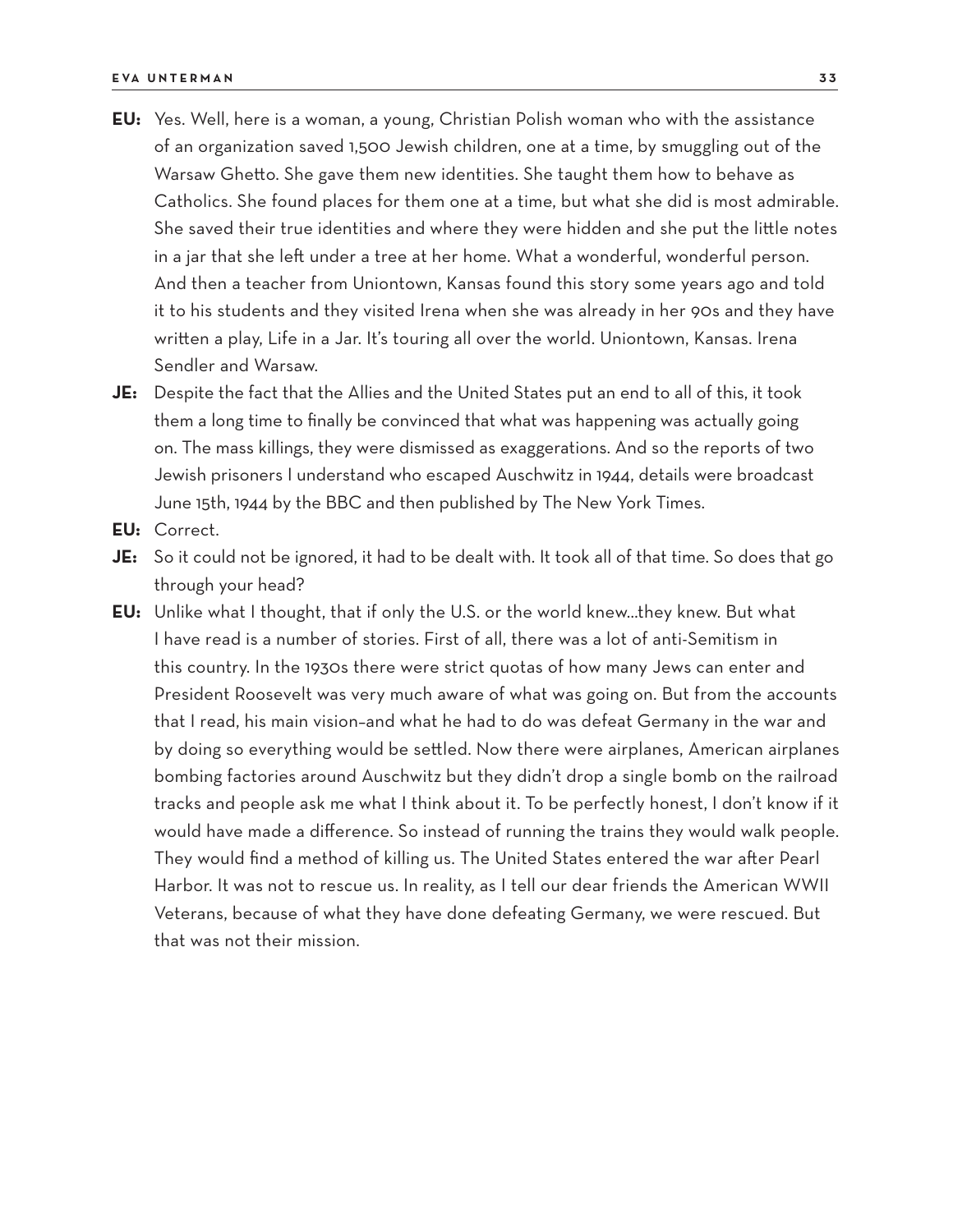# **Chapter 26 – 5:14 Anti-Semitism**

- **Eva Unterman**: You know the story of the Saint Louis Ship, which we have in our Sherwin Miller Museum and I again was in charge of a program. In 1939, that was the last ship to leave Hamburg, Germany for Cuba. It took a great deal of persuasion and money to have these people leave Germany, most of them were children, for Cuba where they were given asylum, or were supposed to get asylum. The parents of some of them were already in Havana. But when the ship came to Cuba, the government changed its mind and did not allow them port of entry. There were 936 people on that ship. There were telegrams sent and phone calls and what have you to the United States 90 miles away, to allow those people to temporarily come to the U.S. And the answer was our immigration quota is full. We're not taking any more people in and the ship had no choice but to return to Europe. Some countries, Belgium, Holland, Europe and France took some of the people. Those that went to England did survive. Those other countries when they were overrun by Germany, the people were trapped again. I know a child who is now my age who was on the ship. He was with his mother. His father was already in Havana. Henry Blumenstein. They went back. His mother found a hiding place for him in Holland where he hid and survived. She herself was killed in Auschwitz. Ninety miles away from our shores, immigration, bureaucracy, anti-Semitism, and everything else combined. Unfortunately, the U.S. did not set out to help the Jews.
- **JE:** Why do you think the Jews were hated so much?
- **EU:** That is an age-old question and you are a historian also. Ever since the destruction of the second temple we have been all over the world. And as far as why, much of it goes to, I am sorry to say it, the Catholic Church's anti-Semitism. And that goes back to the idea that the church perpetrated that the Jews killed Jesus. And as we of course know, Jesus was a Jew, and we respect Jesus. We only have one God. And it has been this way through history and it is now still going on. This is the original hatred on which anti-Semitism was built. And I think there is more to it. There is some jealousy because in many countries Jews by being studious and hard working have accomplished things and also maintained some traditions that were foreign, such as wearing certain clothes or covering their head. In Judaism, just like in Christianity, there are different traditions. There is the Orthodox branch. There are the conservatives and the reform movement. We all believe in the one God. But we express our traditions in different ways. But there has been historically and is again a perception by people who hate Jews for all of these reasons I just mentioned that, you know, the old stereotypical stuff that is again being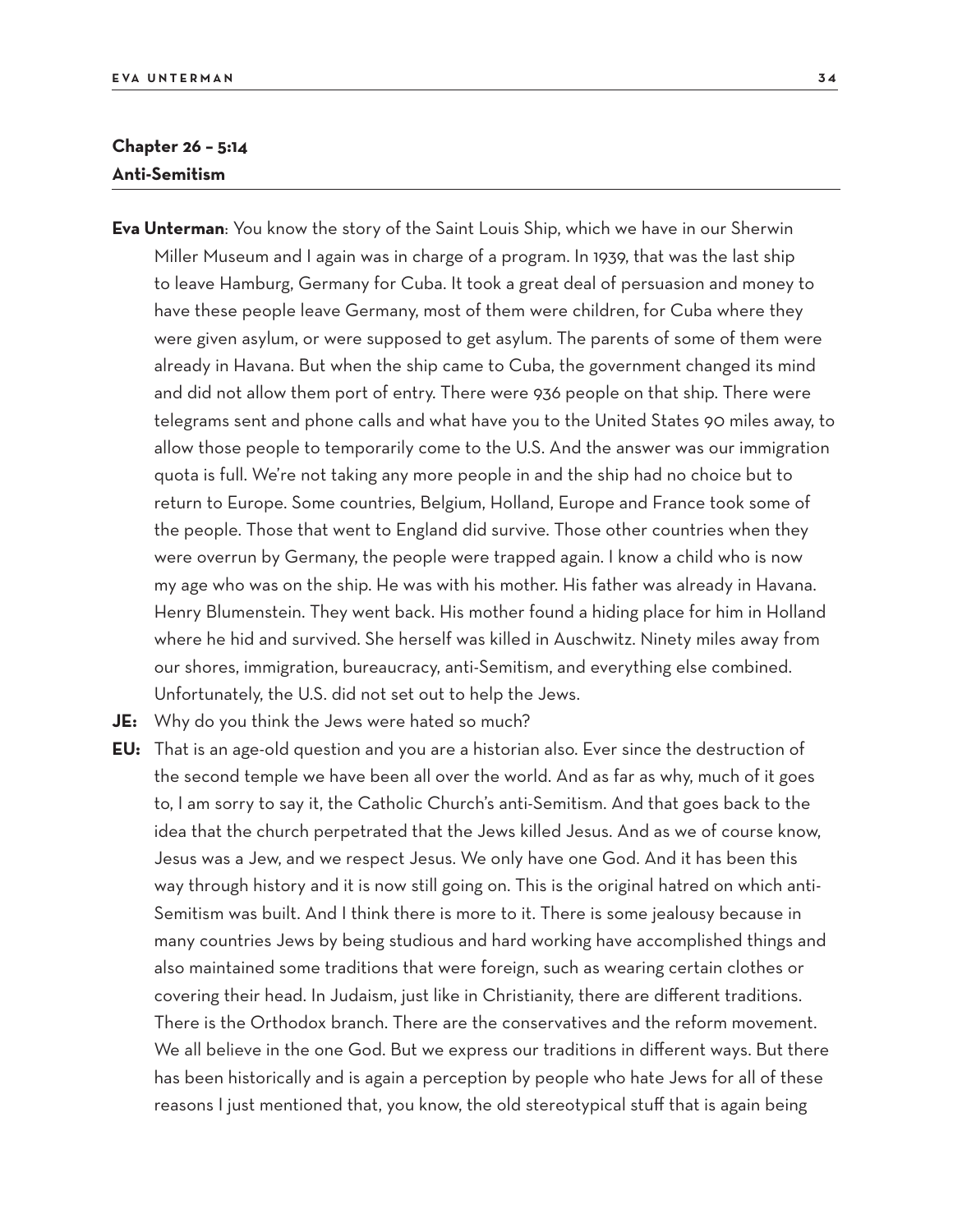(talked about) on the Internet and other places. The Jews rule the world. The Jews are this–the Jews are that. There is a poster that shows a caricature of a Jew with the flag of Communism, the old Soviet flag, and our American flag representing Capitalism. And there are people who blame the Jews for Capitalism and for Communism at the same time. It shows the ridiculous assumption that is being perpetuated by different people for different reasons. And what has been traditionally anti-Semitism is now by many translated into Anti-Zionism, in other words, hate the Jews, hate Israel. Israel can do no good, no matter what, in the opinion of others, not my opinion.

# **Chapter 27 – 4:18 Why Eva Speaks**

John Erling: That brings me to the point here as we finish that for a long time you didn't speak out. But in 1978 you spoke for the first time to a classroom of students here in Tulsa. So you've been speaking out and you have been going to schools and you are speaking out today here on this website VoicesofOklahoma.com. Tell us why you continue to speak out. **Eva Unterman**: This is an obligation for me. For many years, I, and others did not speak about this horrendous past. We didn't speak and no one asked. Historians tell us that it takes about 50 years before something becomes part of history. Who would have believed us then, our bizarre stories? Nobody would have. And most of us wanted to go on with our lives. We didn't talk. Not amongst ourselves either. When I went to school in Germany in the late 1940s this wasn't mentioned. But it's the same here. My two children attended Tulsa Public Schools and it just wasn't talked about. It just didn't exist. And I think for a number of reasons, it was too bizarre to believe and our wounds were too raw to talk about it. Now, there is an urgency of time and I must tell you that this is what I am committed to, and have been gradually since 1978 when a teacher called me and wanted me to speak to his school. He's a history buff and he talked about WWII and about the Holocaust and that was the start. And then, even though it is not mandated in Oklahoma, I am committed to telling the story to young people to impress upon them how we are capable of doing these incredible atrocities toward other human beings and hoping against hope–as we speak there is Darfur and other areas where crimes are committed. But, hopefully young people will learn from our experience to speak up early on. To care about the other person, to become what my tradition teaches me human beings should be. We are all God's children, all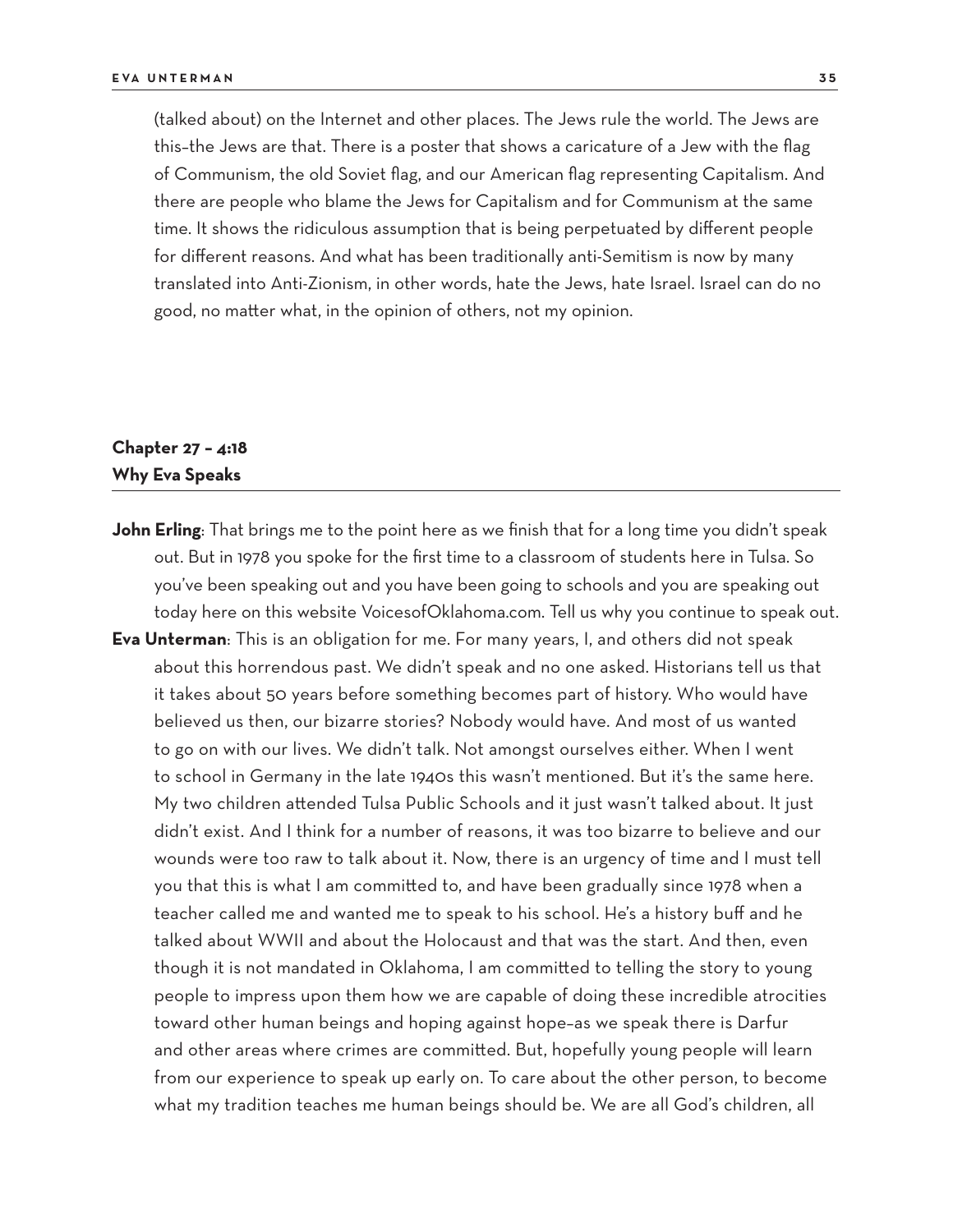on this little planet together. And if we are to survive as a species, we must learn not only to tolerate, but also to respect one another. I hope that our information and our testimony will in some way lead to making that a reality.

- **JE:** Would it be fair to say that what you are doing here, because anti-Semitism still exists, that didn't go away in the 1940s, it still exists in 2010. So what you are doing and others like you, are merely trying to keep it stomped down by talking about these atrocities and what we are capable of, so that the world is aware that even though this, shall I say flame of Anti-Semitism is still burning–we shall never, ever let it become a major flame. And that is why you are doing this.
- **EU:** Absolutely. You said it very, very well and it is part of my tradition, as we do each year during Passover, we remember when we were slaves in Egypt. It's our responsibility to remember our past and teach others that freedom is something that we all must work toward for ourselves and for every oppressed person anywhere.

# **Chapter 28 – 3:50 Without A State**

- **John Erling**: You think because the Jews did not have their country, you were the wandering Jews, it was easy to dismiss here in the Unites States. Here are the ones who liberated you, but they are also the ones who are very slow to embrace what was happening. That because, if you had Israel as a country, and it had to be dealt with as a country then the plight of the Jews would have been different.
- **Eva Unterman**: Absolutely, and that is something else that I am very much committed to. Israel is our security. Had Israel existed during WWII, during the years of the 1930s through 1945, had we had a place to go, a place of rescue that would take us in as people who would belong to that land. In all Jewish history, in all Jewish religious services and among people who aren't religious, Israel has always been at the very top of our consciousness. A Jew always prays for the safety of Jerusalem. It was a nation at one time and through history as it happened Jerusalem was destroyed and we were at the mercy of other countries. They could invite us in. They needed workers or for whatever reason and then kicked us out and we would go someplace else. All over the world there are Jewish Synagogues and places of worship and Jewish history tied in and wherever Jews have been, they took the culture of that country and influenced their ways of life. That is true of food. I am often asked what is the Jewish food? And it depends where you lived,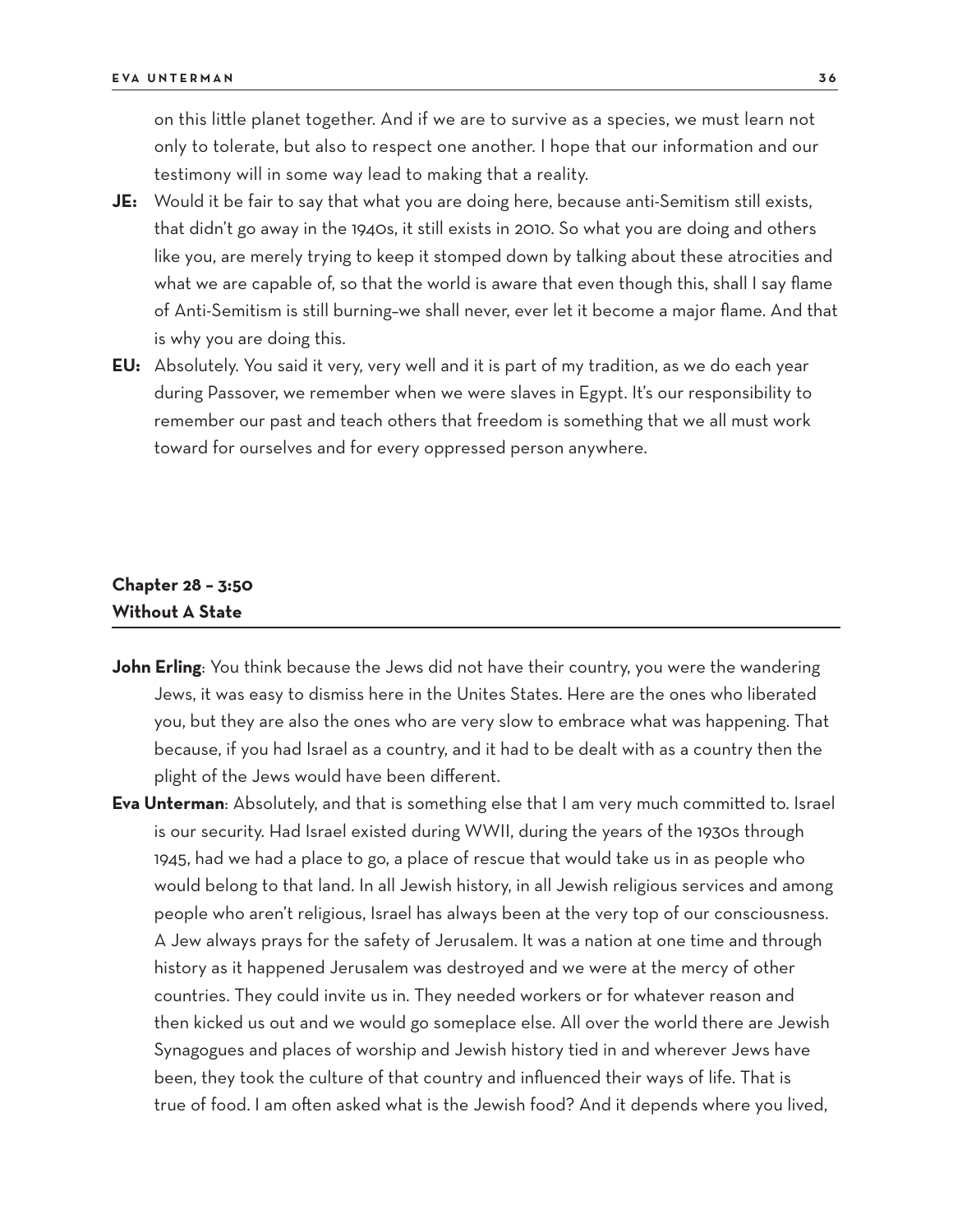Eastern Europe or perhaps in Iraq or Iran or somewhere else. Different countries have made an influence but we are steadfast about our own identity.

- **JE:** Right and if Israel would have been a state back through all of this, you would have had a government who was speaking out for you at all times and you just didn't have that.
- **EU:** That's right, speaking out, yes, and also acting on our behalf. What I often tell the veterans, why I consider them so important in my life and our lives, there have been conferences, as there are now, usually in lovely places like somewhere in Geneva and they discuss things like this and that. But you know, who liberated us? Soldiers, sad but true. In an ideal, Utopian world, we could sit and discuss our differences and come to an agreement, but that's not where we are. And I think that Israel's strength, as a country, is very important. It's important to the United States to have an ally in that part of the world and it's very important for a number of reasons for Jewish people no matter where we are. I'm an American and I cherish being here and living in this country. And my children, my great revenge against Hitler, my children and my grandchildren are Americans. Judaism is our religion, but we have a close tie to the state of Israel and many of us see the importance of it.

**JE:** Yes.

# **Chapter 29 – 5:27 Through Eva's Eyes**

**John Erling**: Were you a religious family and did it play a part in your survival?

- **Eva Unterman**: No, that's a simple answer, but I will elaborate for just a minute having said so categorically no. My parents were very assimilated into the Polish culture, particularly my father's family. We only spoke Polish. Yiddish was not spoken in my home. My mother comes from a more traditional Jewish family. That's why her two brothers left Poland in the early 30s as Zionists and went to Palestine. I always knew that I was Jewish but we did not participate in all of the Jewish festivals and celebrations. There were some. My parents were very choosey about it. We observed Passover. We observed Yom Kippur. They always said the Prayer for the Departed, people who died and their parents. And I always knew I was Jewish but I did not have what I have come to appreciate living in this country, a Jewish community, being part of it and observing Jewish holidays which gave me a great deal of pleasure.
- **JE:** That's what you are a member of now. You are a member of that religious community.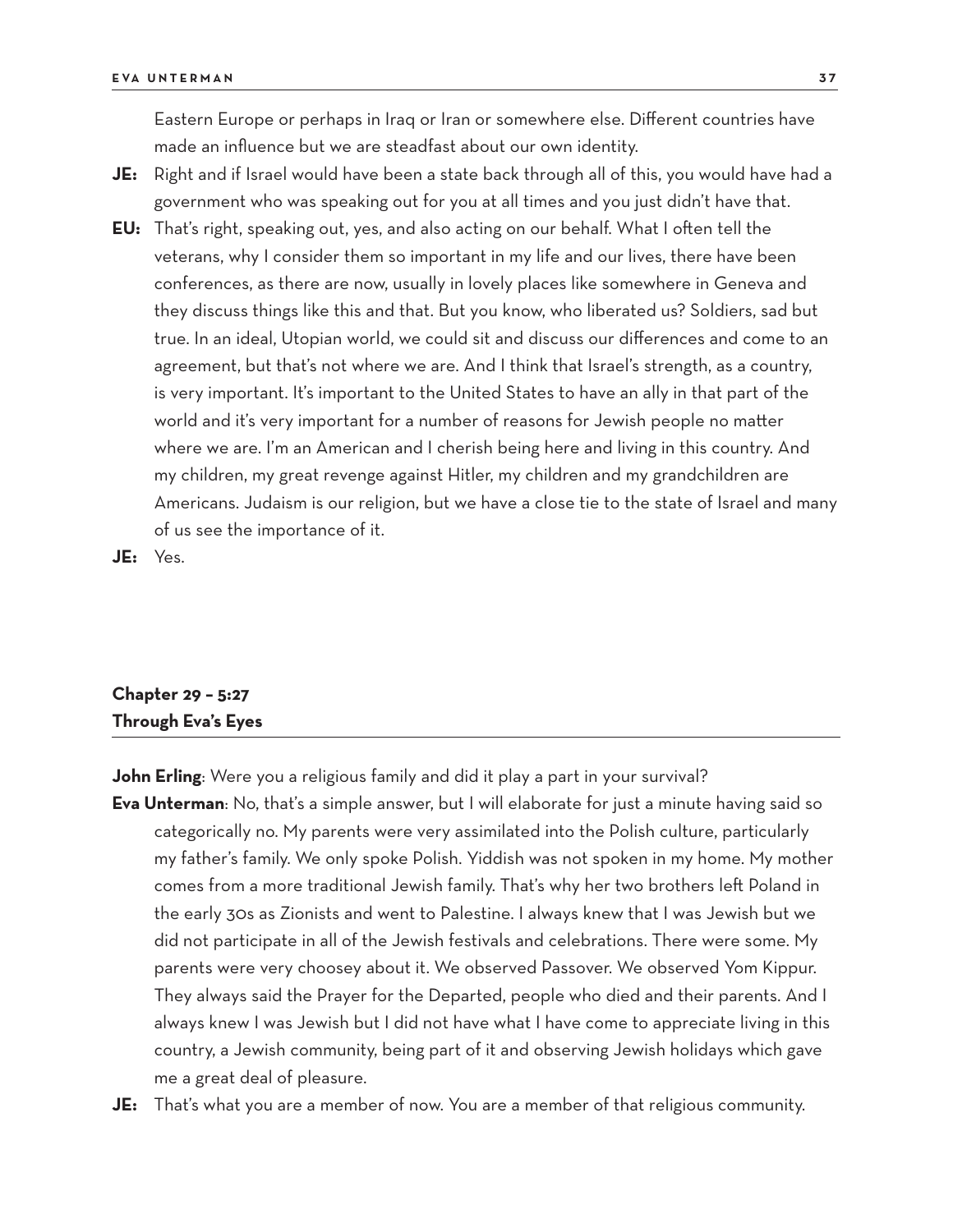- **EU:** I am, and I am most grateful for that. In Tulsa we have a small but vibrant Jewish community and I feel very much a part of it. I have so much to be grateful for.
- **JE:** Yes.
- **EU:** I am a grateful, grateful person to still be around and have wonderful children, my son and daughter and their spouses and great grandchildren Sophie, Phoebe and Jacob.
- **JE:** Yes, you are very fortunate and I know you are very grateful.
- **EU:** And I am grateful to you, for doing this, for asking me these questions and having the opportunity to speak about it. I really feel good about being part of the Oklahoma community. So, I thank you very much.
- **JE:** Thank you. You did a wonderful job. Let's just say a word about the book. A book has been published about your life, tell us about it.
- **EU:** Well, my granddaughter Phoebe, to whom by the way I didn't talk about my story when she was a youngster. But I was invited to come to Kansas City when Sophie who is two years older than Phoebe was in sixth grade or fifth grade, I don't recall. Phoebe was allowed to come to the class and hear her grandmother speak. And then years later, when Phoebe was 13, she was given an assignment to write a story. She's always been writing and illustrating. Both of my kids are artistic and I think they are very talented. And she thought and thought and then one day she decided to write the story based on my childhood. And she really wanted to tell the story only up to the war, my childhood before the war. But her teacher wanted to know more and didn't want to end it right there in 1939. And so Phoebe worked on this, writing and illustrating. She entered a contest through a publisher called Landmark Publishing in Kansas City and she won and the book was actually published last November. It is called Through Eva's Eyes and she wrote and illustrated it. It's for children primarily. She was very sensitive in telling my story and doing research on her own. It is appropriate for kids I would say from 5th grade and up. It tells the story without all of the cruelty described that I was talking about. It's for kids. I am very, very proud of her for doing this. There is a great deal of interest in it. Phoebe and I were invited by the U.S. Holocaust Memorial Museum in Washington, D.C. for a book signing. She has her own website. It is throughevaseyesonline.com where she tells about the process she underwent and the story. So again, what more can one wish for?
- **JE:** Well, as the Germans took the young children away because they were the future, this book is for the children here, because they are the future.
- **EU:** That is so beautifully said, I am going to write that down. I could never come up with anything so eloquent, and I thank you for saying that.
- **JE:** To hear this story told...I've never sat down and talked to anybody about it before. Now this story is preserved. Thank you Eva, you did a wonderful job.